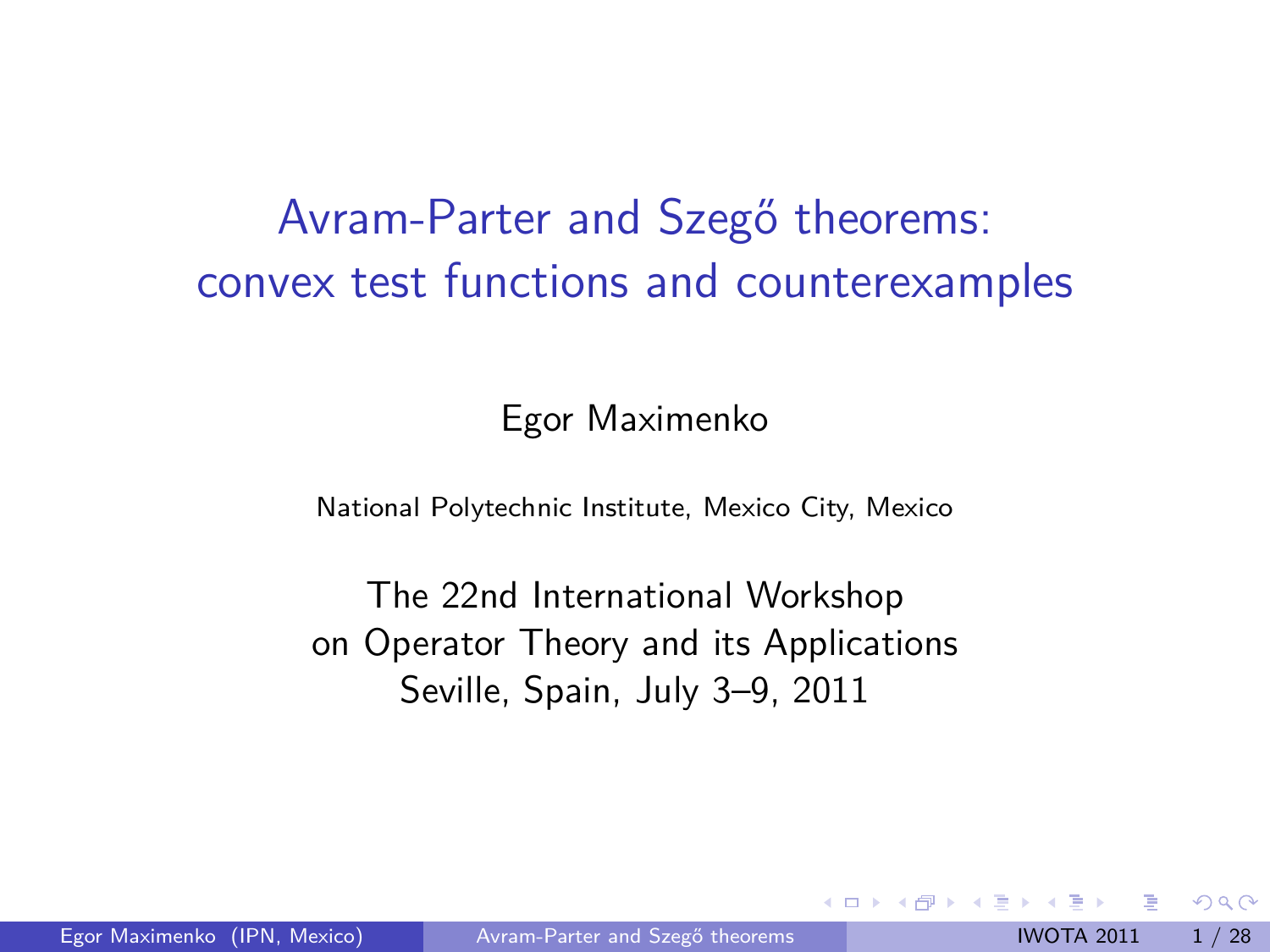The results are joint with Albrecht Böttcher (Chemnitz, Germany) and Sergey M. Grudsky (Mexico City, Mexico).

4 0 8

-4 B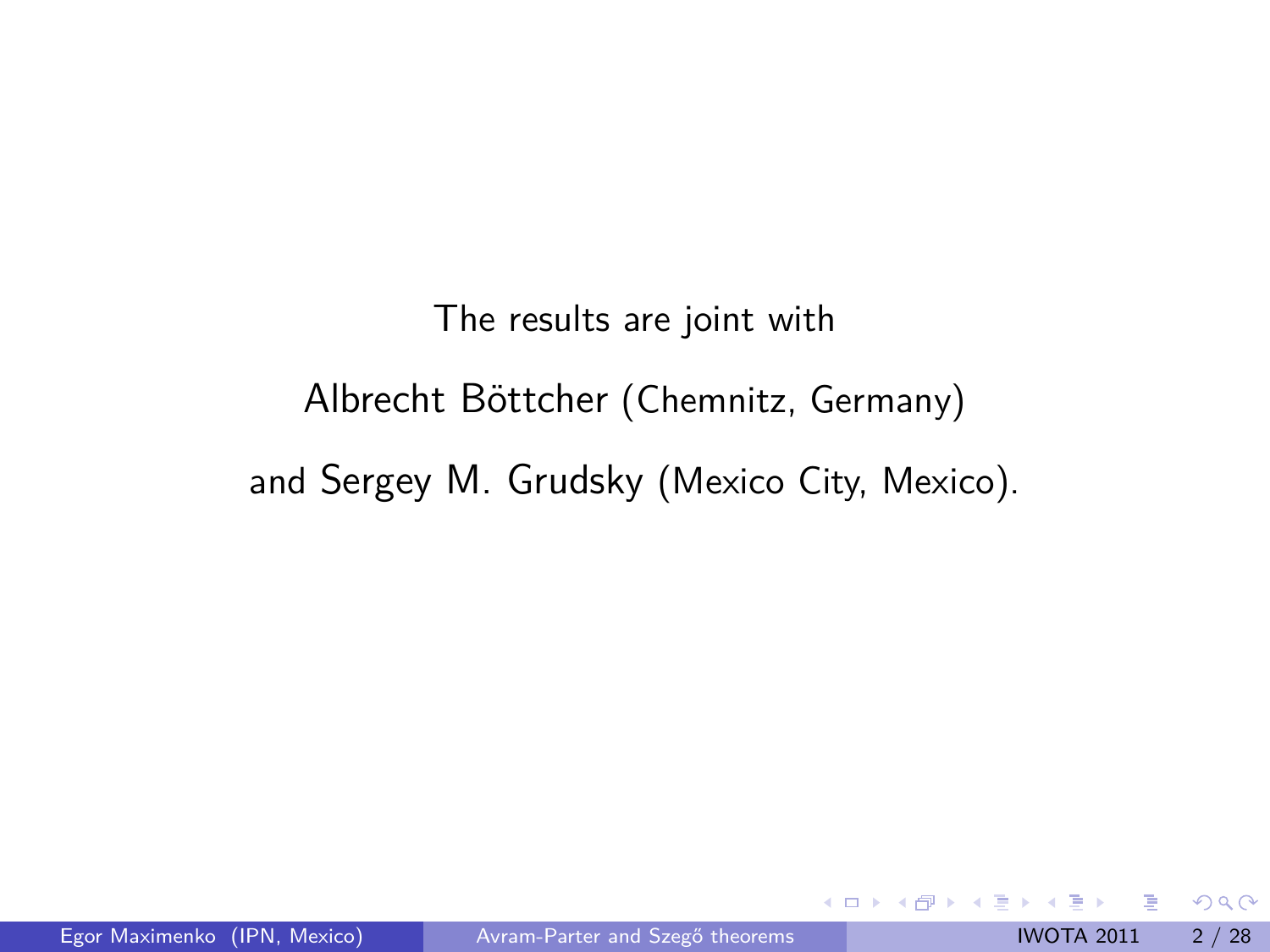## **Contents**



[Asymptotic distribution of the eigen- and singular values](#page-10-0)

- [Counterexamples with increasing test functions](#page-21-0)
- [Positive results for convex test functions](#page-29-0)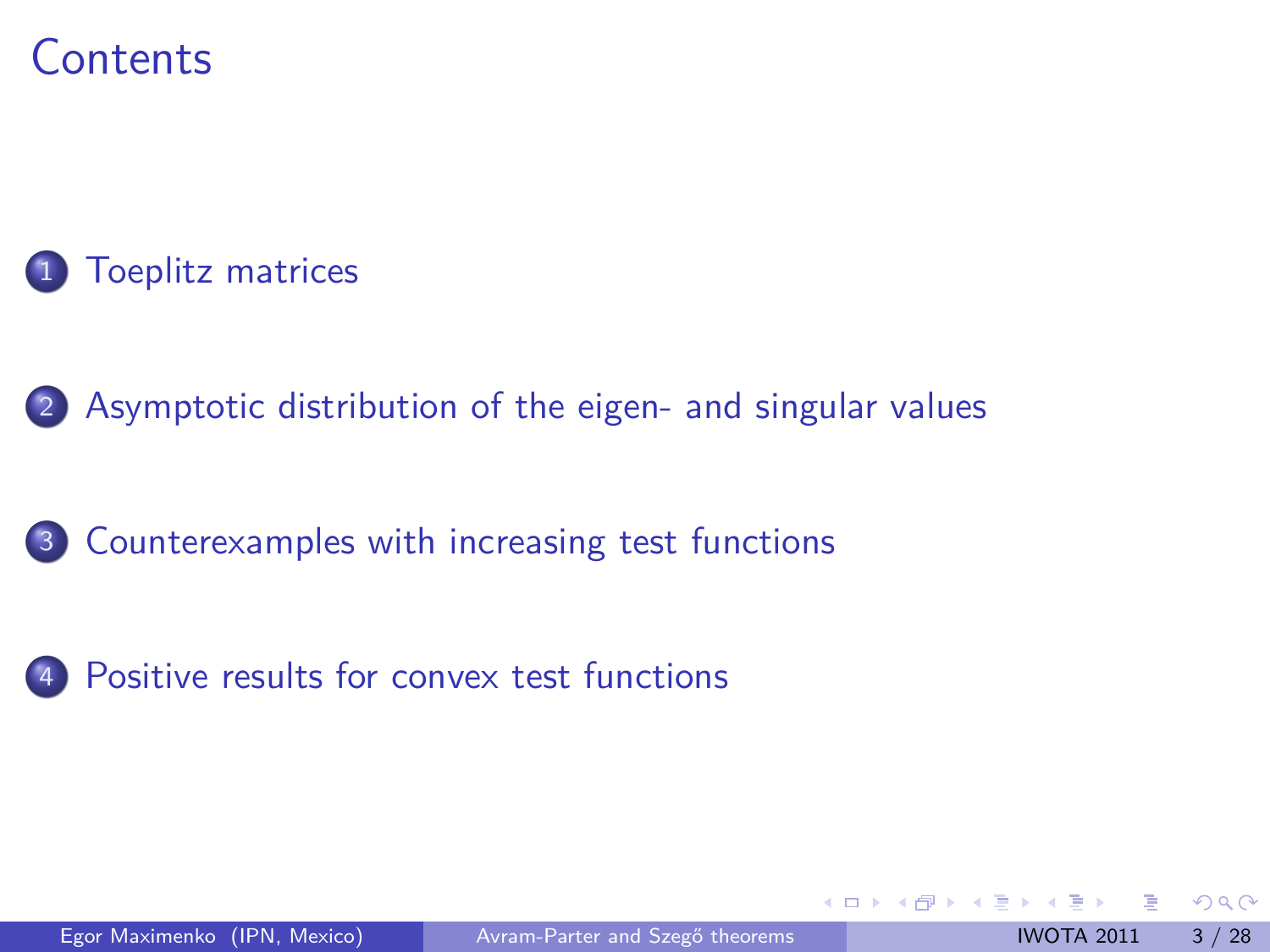## **Contents**

### 1 [Toeplitz matrices](#page-3-0)

[Asymptotic distribution of the eigen- and singular values](#page-10-0)

- [Counterexamples with increasing test functions](#page-21-0)
- [Positive results for convex test functions](#page-29-0)

<span id="page-3-0"></span>4 0 3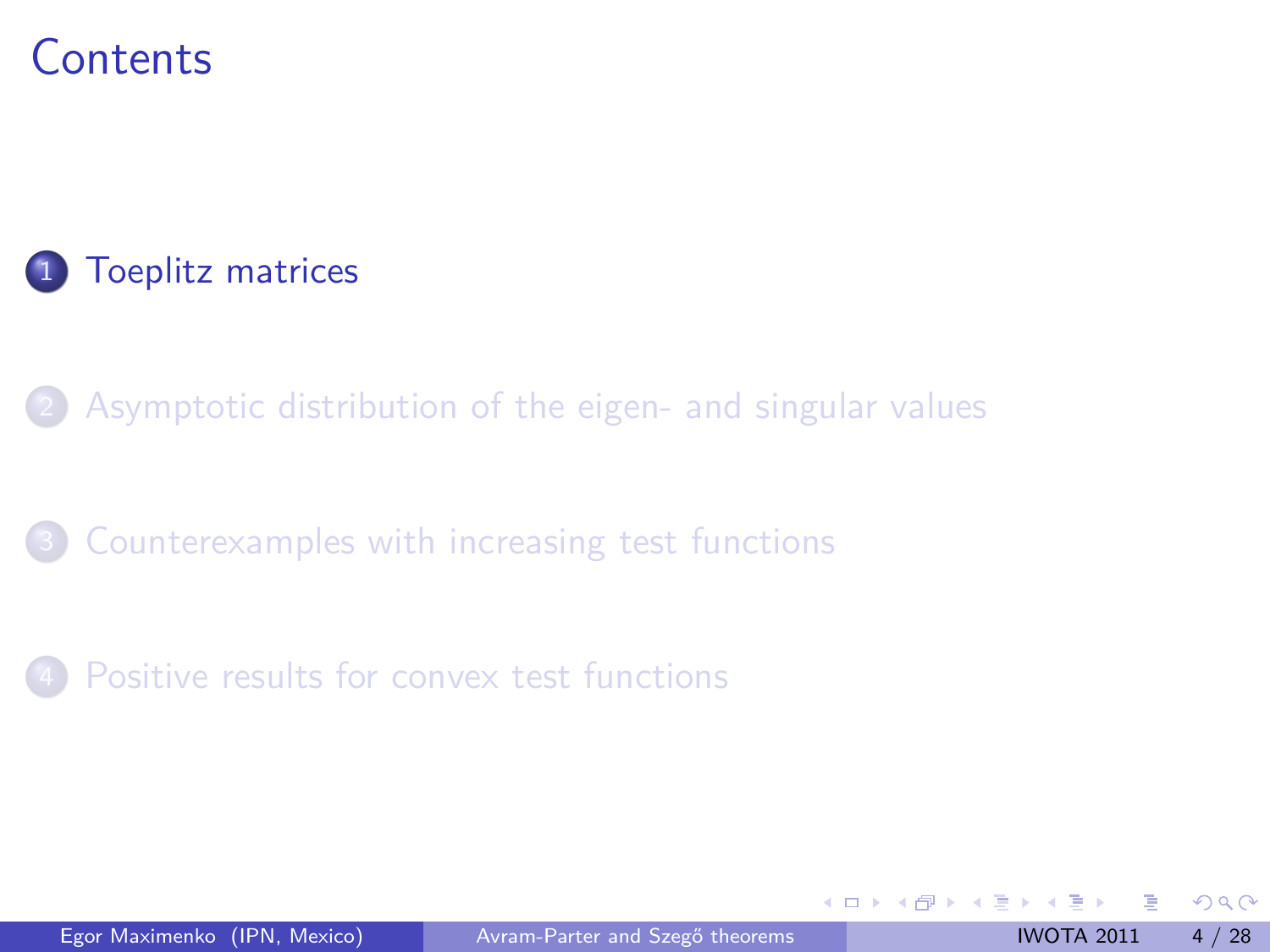# Toeplitz matrices

Notation (Fourier coefficients of a function  $a\in L^{1}\left([0,2\pi]\right))$ 

$$
a_k \coloneqq \frac{1}{2\pi} \int_0^{2\pi} a(\theta) e^{-ik\theta} d\theta,
$$

Definition (Toeplitz matrix of order *n* generated by  $a \in L^1([0,2\pi]))$ 

$$
T_n(a) := [a_{j-k}]_{j,k=1}^n.
$$

For  $n = 4$ .

$$
T_4(a) = \left[ \begin{array}{cccc} a_0 & a_{-1} & a_{-2} & a_{-3} \\ a_1 & a_0 & a_{-1} & a_{-2} \\ a_2 & a_1 & a_0 & a_{-1} \\ a_3 & a_2 & a_1 & a_0 \end{array} \right]
$$

The function a is called the generating function or the generating symbol of the sequence of the matrices  $T_n(a)$ ,  $n = 1, 2, 3, \ldots$ 

Egor Maximenko (IPN, Mexico) Avram-Parter and Szegő theorems IWOTA 2011 5/28

 $QQ$ 

イロト イ押ト イヨト イヨ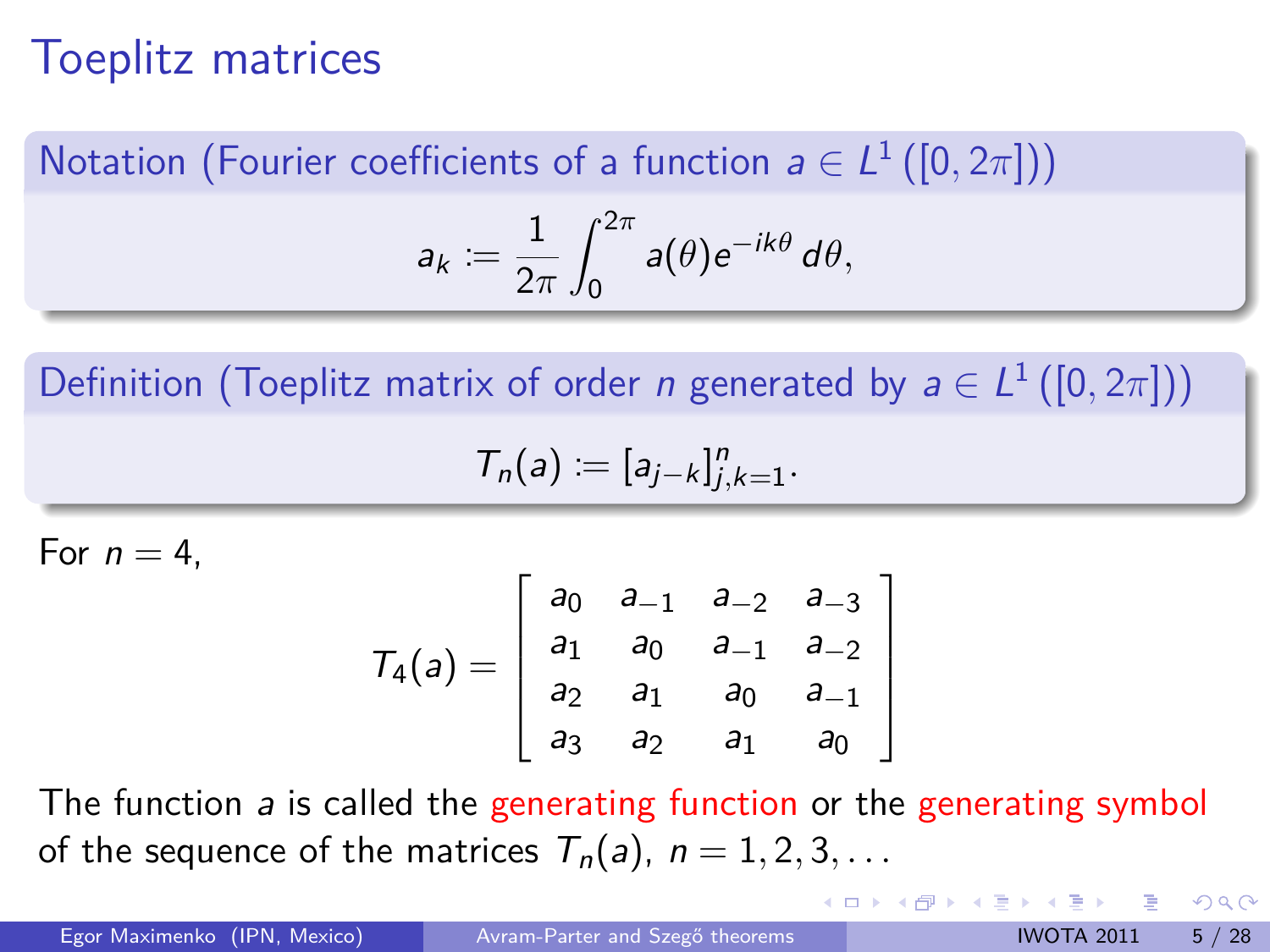## Where do Toeplitz matrices appear?

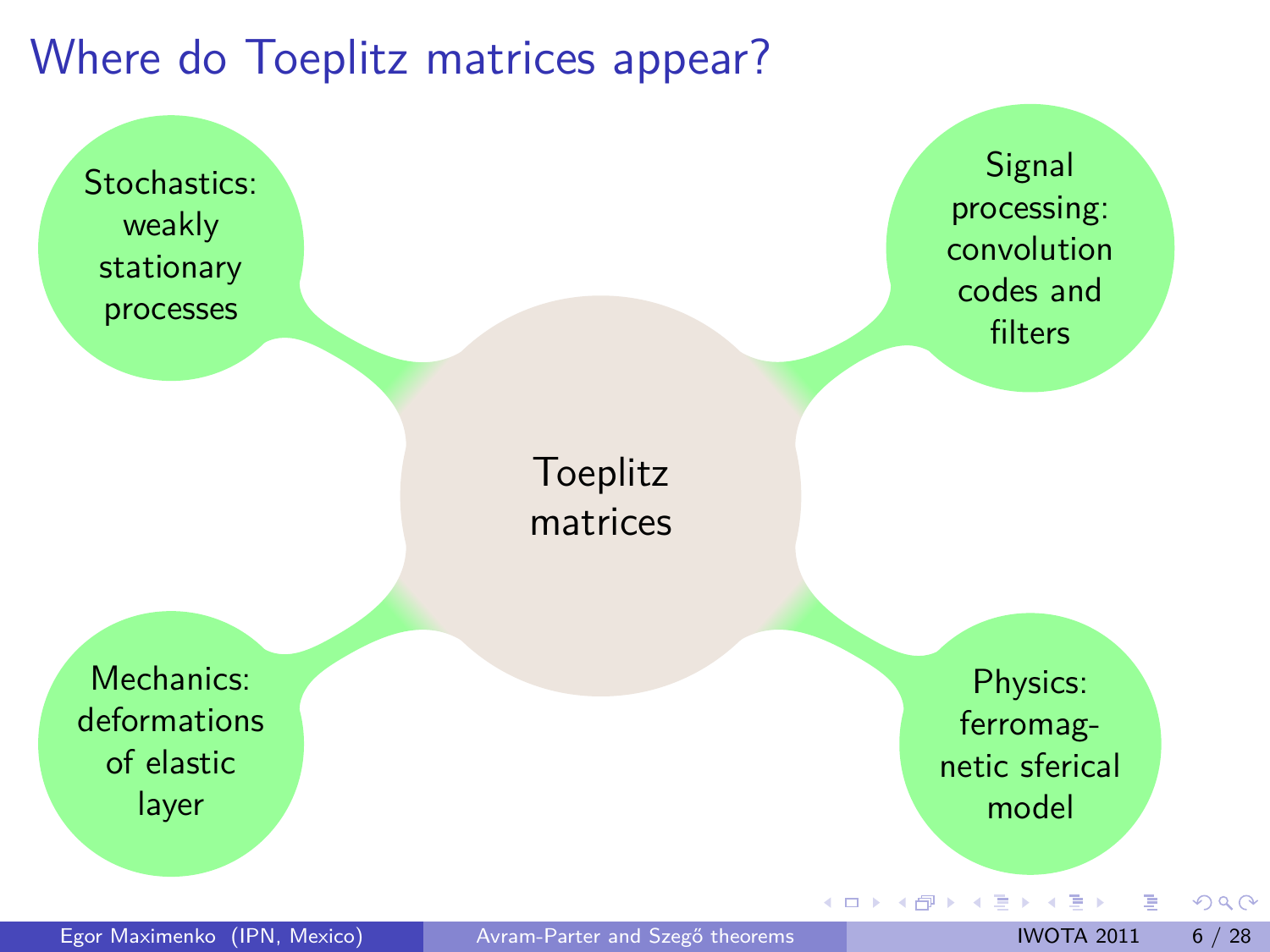# Notation for the eigenvalues and singular values

### Notation (eigenvalues of a self-adjoint matrix)

 $\mathsf{Given}$  a self-adjoint matrix  $A \in \mathbf{C}^{n \times n}$ , denote by  $\lambda_1(A), \ldots, \lambda_n(A)$ the eigenvalues of A counted according to their algebraic multiplicities. For example, we can enumerate them in the ascending order:

 $\lambda_1(A) \leq \lambda_2(A) \leq \ldots \leq \lambda_n(A)$ .

#### Notation (singular values of a matrix)

Given  $A \in \mathbf{C}^{n \times n}$ , denote by  $s_1(A), \ldots, s_n(A)$  the singular values of A:

$$
\mathsf{s}_k(A)\coloneqq\sqrt{\lambda_k(A^*A)}.
$$

 $\Omega$ 

イロト イ押 トイヨ トイヨ トー ヨ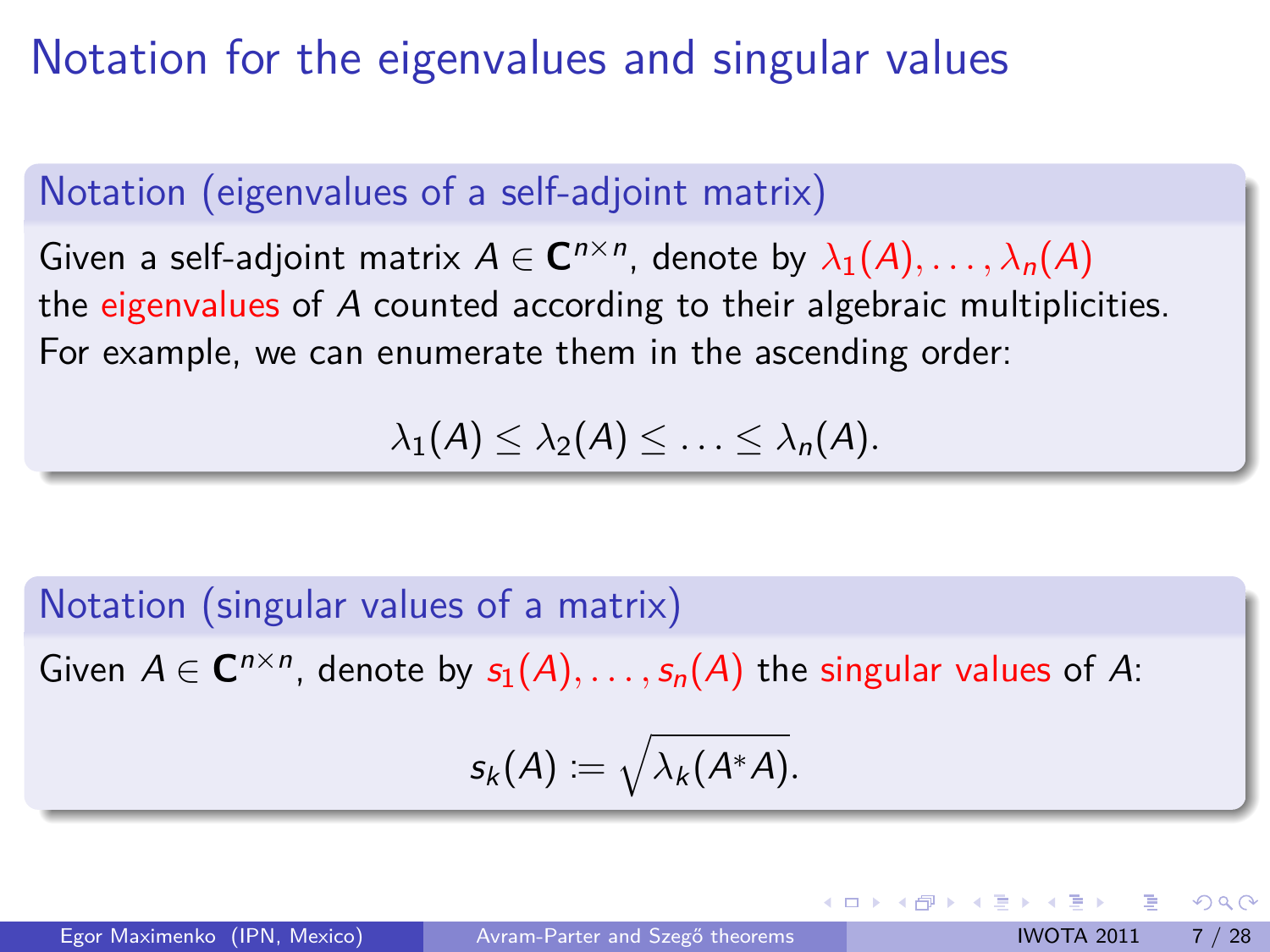# Tridiagonal real symmetric Toeplitz matrices

Consider a simple example:

$$
a(\theta) = -e^{-i\theta} + 2 - e^{i\theta} = 2 - 2\cos\theta,
$$

The Toeplitz matrices  $T_n(a)$  generated by this symbol are real, symmetric, positive-definite and tridiagonal.

$$
T_5(a) = \left[\begin{array}{rrrrr} 2 & -1 & 0 & 0 & 0 \\ -1 & 2 & -1 & 0 & 0 \\ 0 & -1 & 2 & -1 & 0 \\ 0 & 0 & -1 & 2 & -1 \\ 0 & 0 & 0 & -1 & 2 \end{array}\right].
$$

Since  $T_n(a)$  are positive-definite, the singular values coincide with the corresponding eigenvalues:

$$
s_k(T_n(a))=\lambda_k(T_n(a)).
$$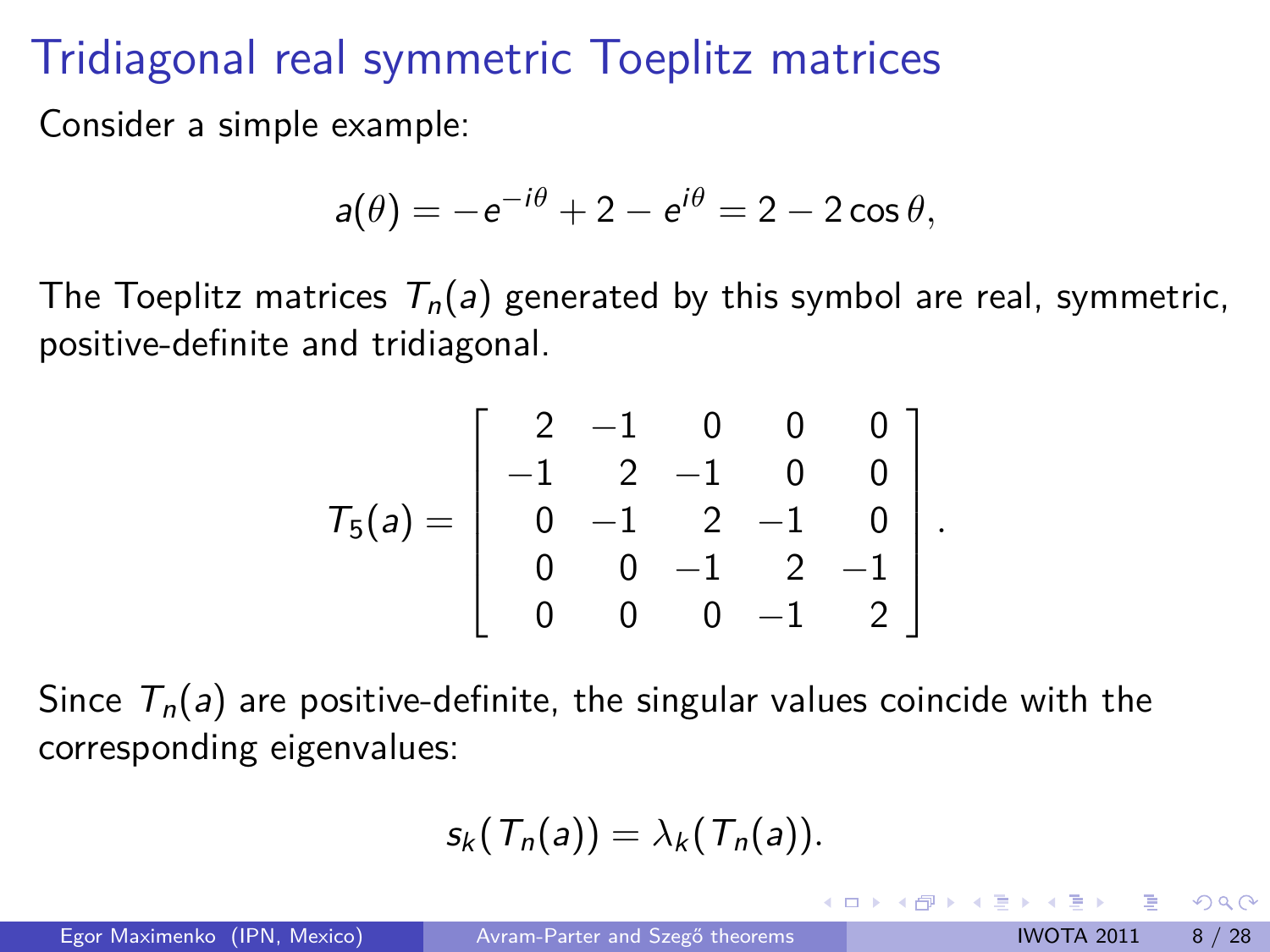# Eigenvalues of tridiagonal real symmetric Toeplitz matrices

In this example,  $a(\theta) = 2 - 2\cos\theta$ , there is a simple formula for  $\lambda_k(T_n(a))$ :

$$
\lambda_k(\mathcal{T}_n(a)) = a\left(\frac{k\pi}{n+1}\right) = 2 - 2\cos\frac{k\pi}{n+1}.
$$

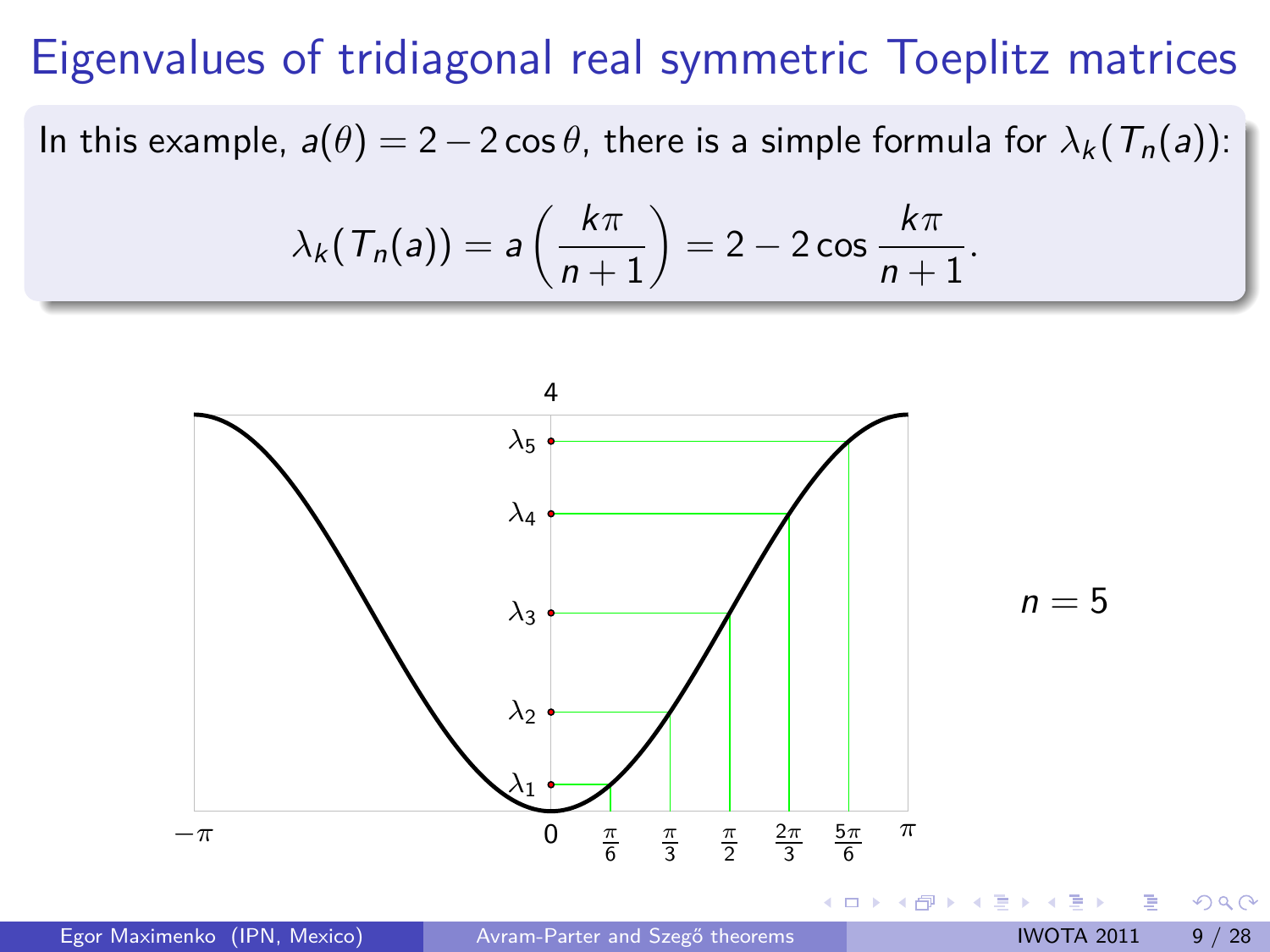# Eigenvalues and the values of the generating function

In the previous example, the eigenvalues of  $T_n(a)$  are equal to the values of the generating function at the uniformly distributed points  $\displaystyle{\frac{k\pi}{n+1}}$ :

$$
\lambda_k(\mathcal{T}_n(a)) = a\left(\frac{k\pi}{n+1}\right) \qquad (k = 1, 2, \ldots, n).
$$

### **Hypothesis**

For every real-valued, even and sufficiently smooth generating function a,

<span id="page-9-0"></span>
$$
\lambda_k(\mathcal{T}_n(a)) = a\left(\frac{k\pi}{n+1}\right) + \mathcal{O}\left(\frac{1}{n^2}\right).
$$

In fact, the individual behavior of the eigenvalues of Toeplitz matrices is known only for few narrow classes of generating functions.

Egor Maximenko (IPN, Mexico) Avram-Parter and Szegő theorems IVOTA 2011 10 / 28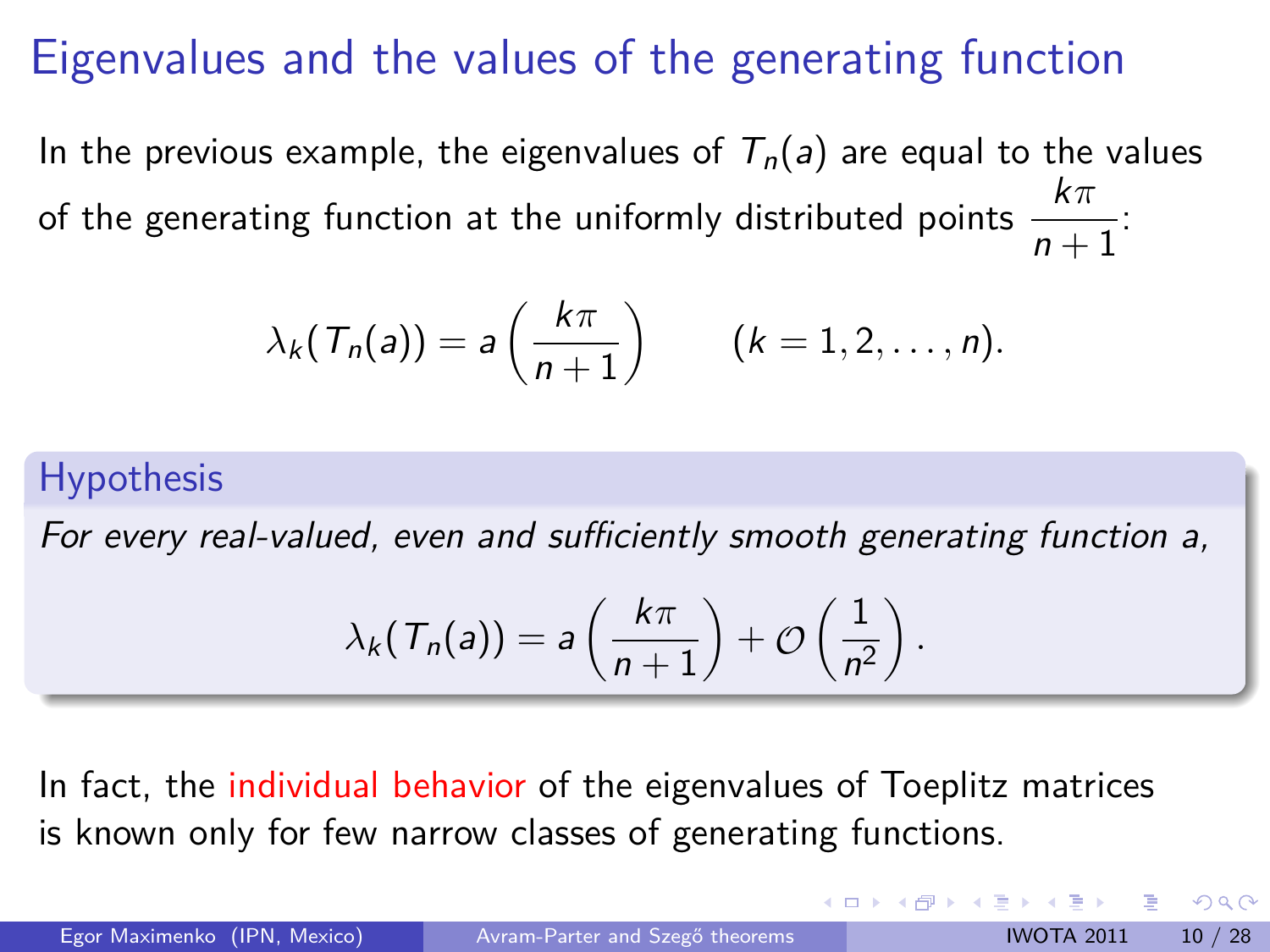## **Contents**

### **[Toeplitz matrices](#page-3-0)**

### 2 [Asymptotic distribution of the eigen- and singular values](#page-10-0)

### [Counterexamples with increasing test functions](#page-21-0)

### [Positive results for convex test functions](#page-29-0)

<span id="page-10-0"></span>4 0 8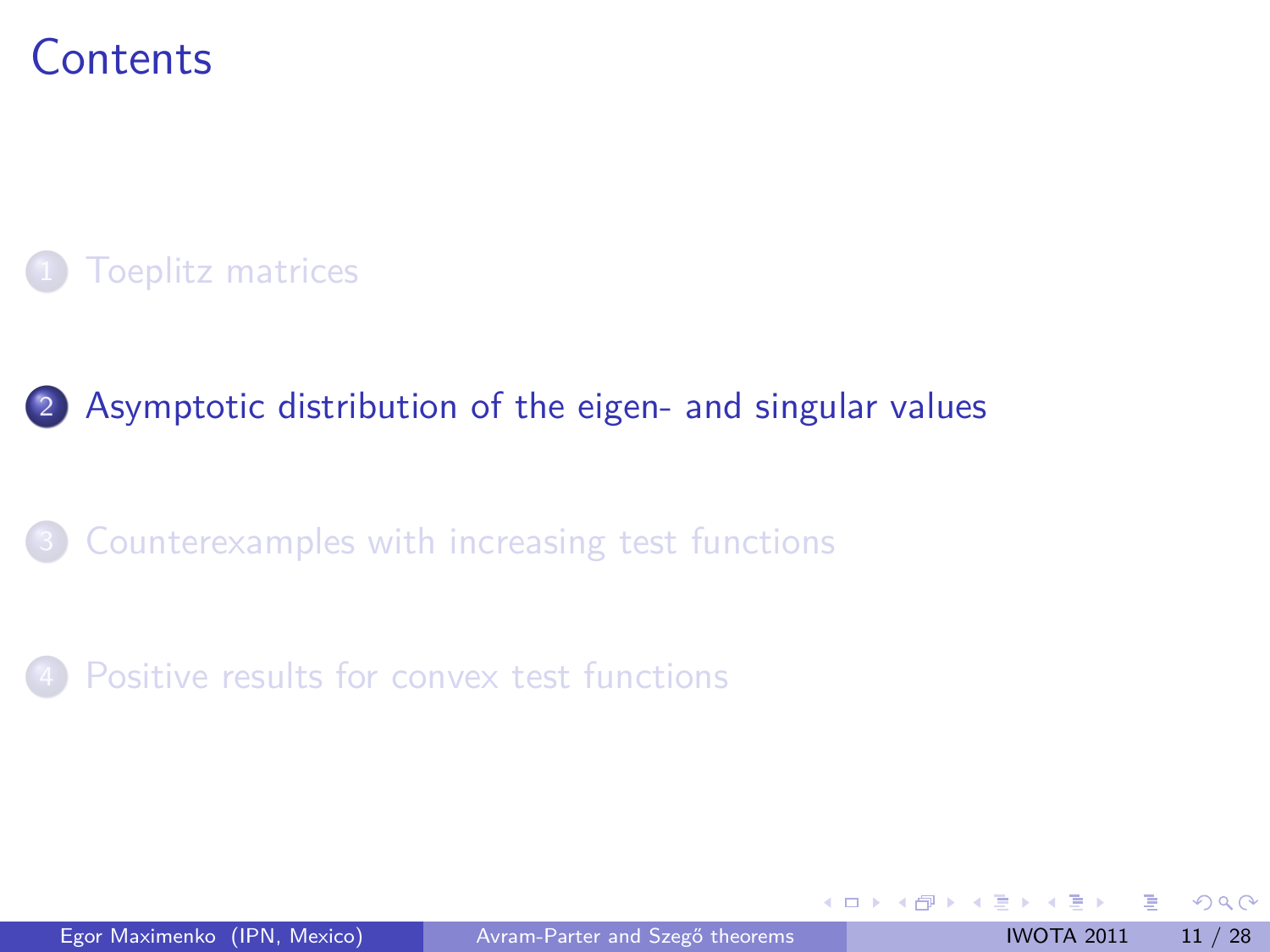# Averaged collective behavior of eigen- and singular values

It is easier to study the behavior of  $\lambda_j$  and  $s_j$  in the sense of  ${\rm distributions.}$ 

Associate the weight  $\frac{1}{n}$  with each eigenvalue  $\lambda_j$  of the matrix  $\mathcal{T}_n(a)$ , i.e., consider the Radon measure

$$
F \quad \mapsto \quad \frac{1}{n}\sum_{i=1}^n F\Big(\lambda_j(T_n(a))\Big).
$$

Here  $F$  is a continuous function called test function.

In a similar manner associate the weight  $\frac{1}{n}$  with each singular value  $s_j$ :

$$
F \quad \mapsto \quad \frac{1}{n} \sum_{i=1}^n F\Big(s_j(T_n(a))\Big).
$$

In other words we consider the averaged  $F$ -sums of  $\lambda_j$  and  $s_j.$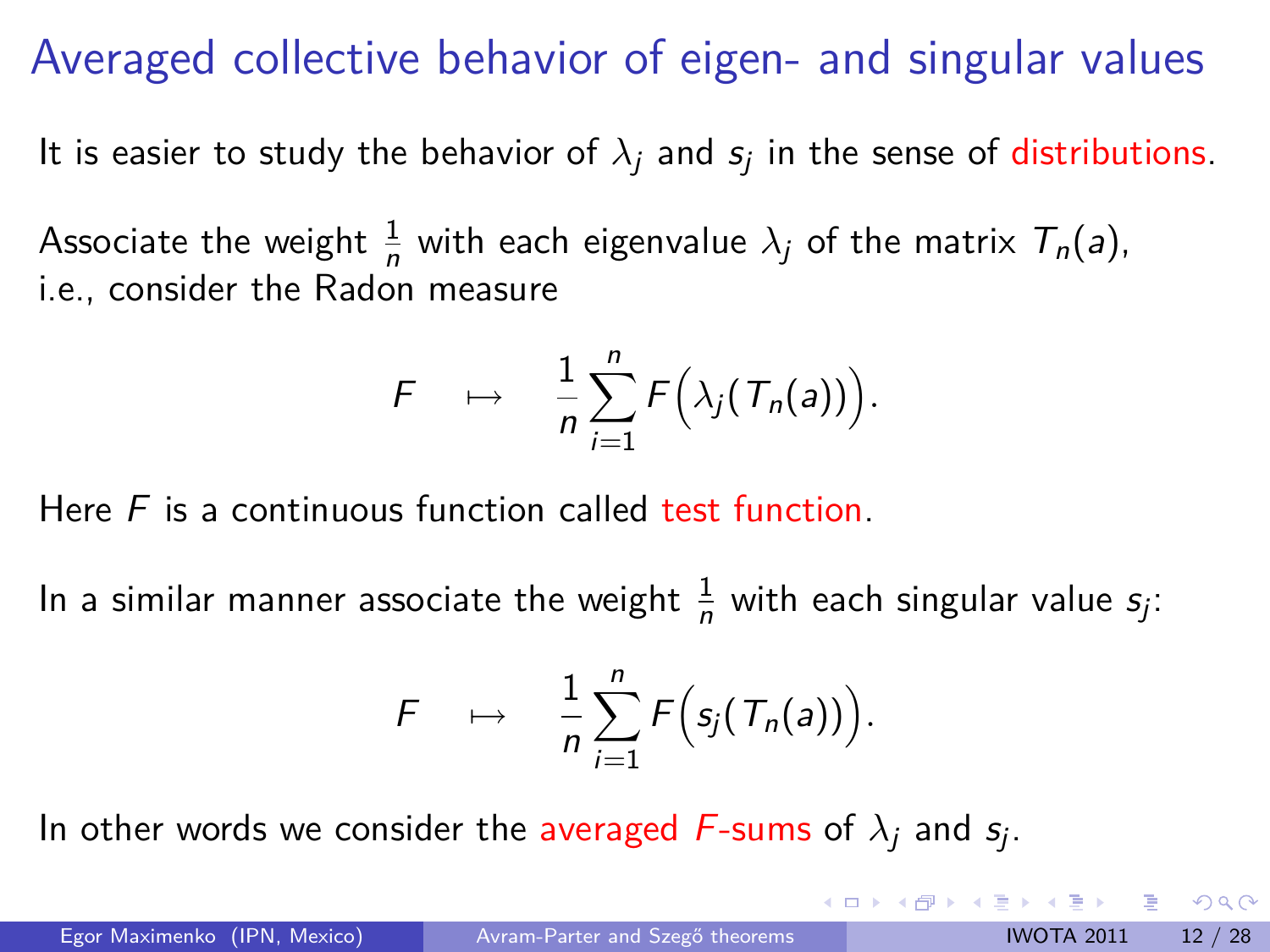# Szegő and Avram-Parter theorems

G. Szegő, 1920

Let  $a \in L^{\infty}([0, 2\pi], \mathbf{R})$ ,  $F \in C(\mathbf{R})$ . Then

$$
\lim_{n\to\infty}\frac{1}{n}\sum_{k=1}^n F\Big(\lambda_k(T_n(a))\Big)=\frac{1}{2\pi}\int_0^{2\pi}F\Big(a(\theta)\Big)\,d\theta.\tag{S}
$$

S. V. Parter (1986), F. Avram (1988)

Let *a* ∈ *L*<sup>∞</sup>([0, 2π], **C**), *F* ∈ *C*(**R**<sub>+</sub>), **R**<sub>+</sub> := [0, +∞). Then

$$
\lim_{n\to\infty}\frac{1}{n}\sum_{k=1}^n F\Big(s_k(T_n(a))\Big)=\frac{1}{2\pi}\int_0^{2\pi}F\Big(|a(\theta)|\Big)\,d\theta.\tag{AP}
$$

4 0 F

 $QQ$ 

 $\left\{ \left( \left| \mathbf{q} \right| \right) \in \mathbb{R} \right\} \times \left\{ \left| \mathbf{q} \right| \right\} \times \left\{ \left| \mathbf{q} \right| \right\}$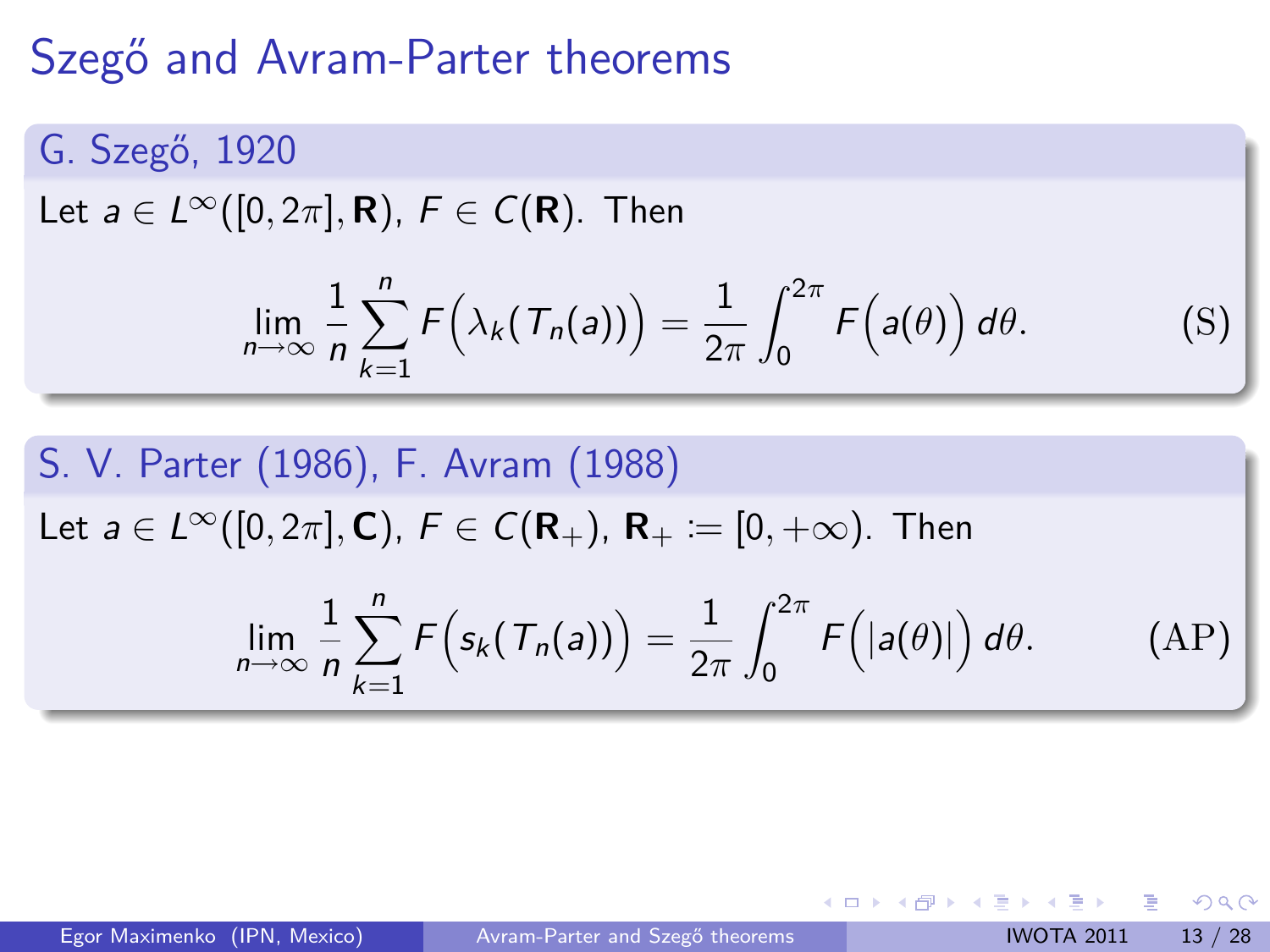# Szegő and Avram-Parter theorems

G. Szegő, 1920

Let  $a \in L^{\infty}([0, 2\pi], \mathbf{R})$ ,  $F \in C(\mathbf{R})$ . Then

$$
\lim_{n\to\infty}\frac{1}{n}\sum_{k=1}^n F\Big(\lambda_k(T_n(a))\Big)=\frac{1}{2\pi}\int_0^{2\pi}F\Big(a(\theta)\Big)\,d\theta.\tag{S}
$$

S. V. Parter (1986), F. Avram (1988)

Let *a* ∈  $L^{\infty}([0, 2\pi], \mathbf{C})$ , *F* ∈  $C(\mathbf{R}_+)$ , **R**<sub>+</sub> := [0, +∞). Then

$$
\lim_{n\to\infty}\frac{1}{n}\sum_{k=1}^n F\Big(s_k(T_n(a))\Big)=\frac{1}{2\pi}\int_0^{2\pi}F\Big(|a(\theta)|\Big)\,d\theta.\qquad\qquad\text{(AP)}
$$

#### Question

Do the formulas (AP) and (S) hold for non-bounded generating functions?

Egor Maximenko (IPN, Mexico) Avram-Parter and Szegő theorems IVOTA 2011 13 / 28

目

 $\Omega$ 

 $4$  ロ }  $4$   $\overline{m}$  }  $4$   $\overline{m}$  }  $4$   $\overline{m}$  }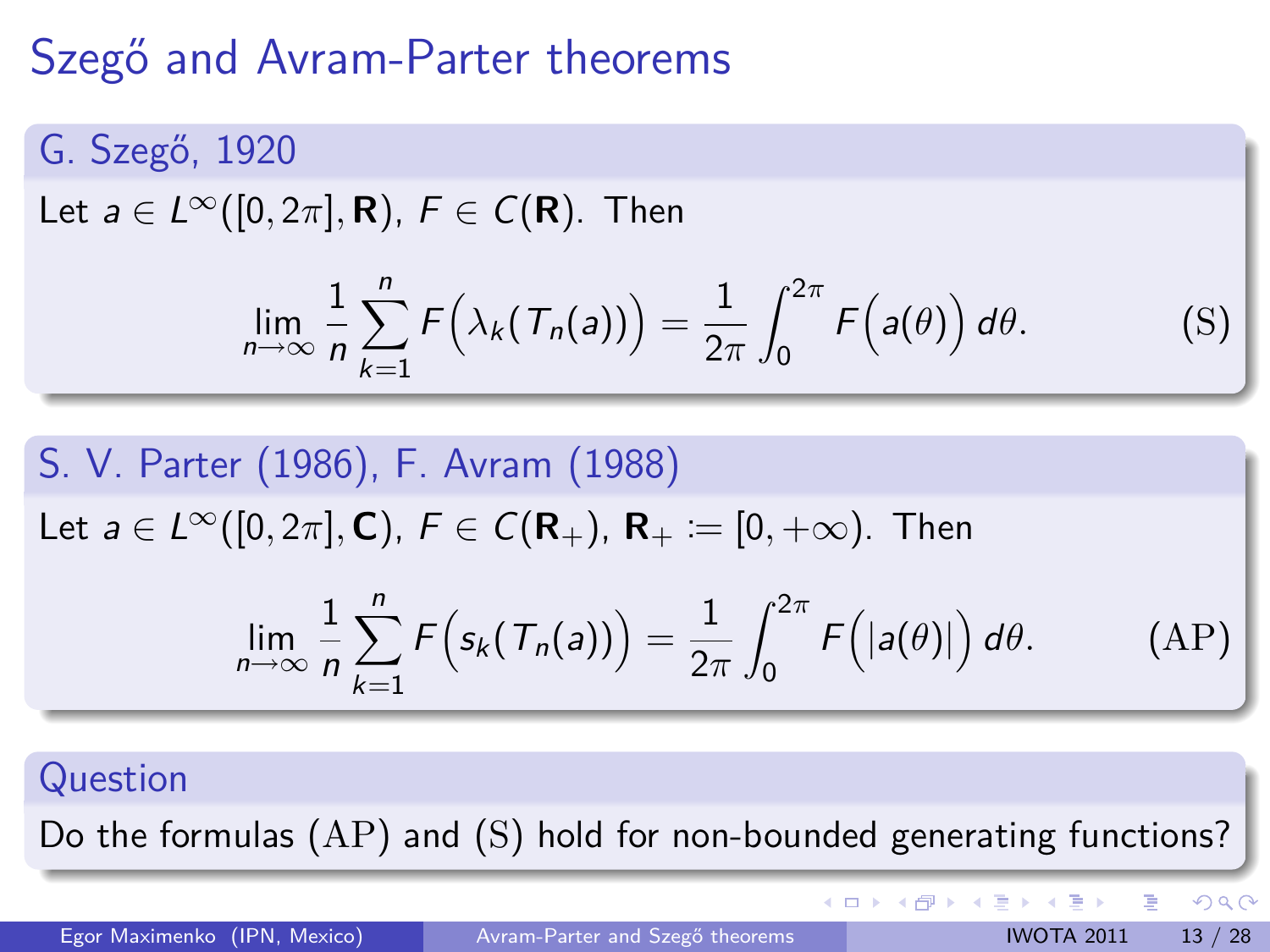# Positive test functions, infinite values in  $(S)$  and  $(AP)$

The left-hand and right-hand sides of  $(S)$  and  $(AP)$  are linear in F:

$$
\lim_{n\to\infty}\frac{1}{n}\sum_{k=1}^n F(\lambda_k(T_n(a)))=\frac{1}{2\pi}\int_0^{2\pi}F(a(\theta))\,d\theta.
$$
 (S)

$$
\lim_{n\to\infty}\frac{1}{n}\sum_{k=1}^n F\Big(s_k(T_n(a))\Big)=\frac{1}{2\pi}\int_0^{2\pi}F\Big(|a(\theta)|\Big)\,d\theta.\tag{AP}
$$

Since every **C**-valued function is a lin. comb. of four  $\mathbf{R}_{+}$ -valued functions, without loss of generality consider only positive test functions:

<span id="page-14-0"></span>
$$
F(x) \geq 0 \qquad \forall x.
$$

Working with positive test functions we may and shall admit infinite values in both sides of  $(AP)$  and  $(S)$ .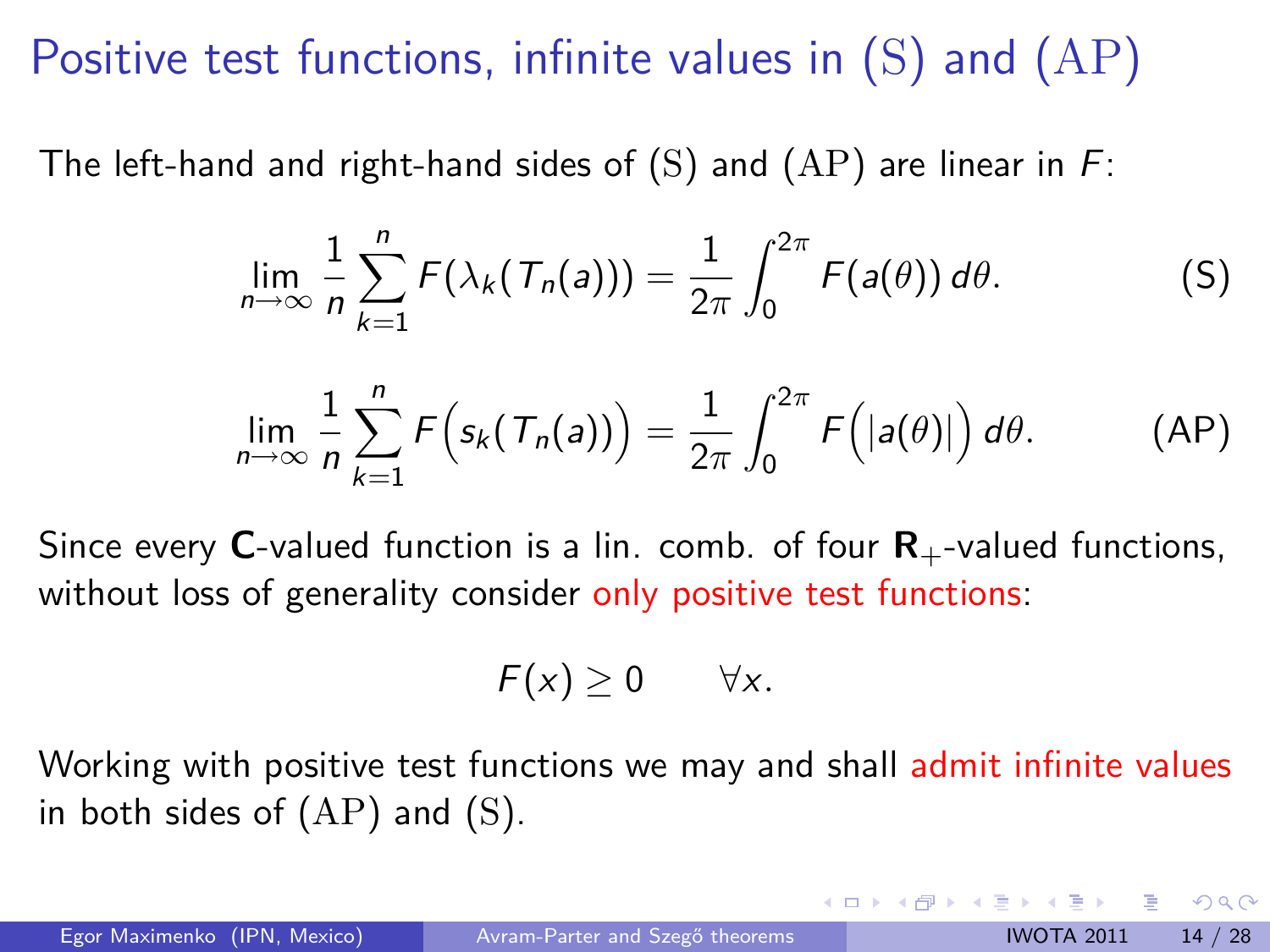## Notation: classes of "good" test functions

 $APT =$  the test functions that fulfill (AP) for all integrable symbols  $\mathcal{APT} \coloneqq \bigl\{ \mathsf{F} \in \mathsf{C}(\mathsf{R}_+,\mathsf{R}_+): \quad \text{(AP) holds for this test function } \mathsf{F}$ and all symbols  $\boldsymbol{a}\in L^1([0,2\pi],\mathbf{C})\big\}$  .

 $ST =$  the test functions that fulfill (S) for all integrable symbols  $\mathcal{ST} \coloneqq \bigl\{ \mathcal{F} \in \mathcal{C}(\mathsf{R},\mathsf{R}_+): \quad \text{ (S) holds for this test function } \mathcal{F} \bigr\}$ and all symbols  $a \in L^1([0,2\pi],\mathbf{R})\big\}$  .

Goal

Determine what functions belong to the classes  $\mathcal{APT}$  and  $\mathcal{ST}$ .

Here we find wide suffi[c](#page-14-0)ient conditions and some c[ou](#page-16-0)[n](#page-14-0)[ter](#page-15-0)[e](#page-10-0)[x](#page-9-0)[a](#page-10-0)[m](#page-20-0)[pl](#page-9-0)e[s](#page-20-0)[.](#page-21-0)

Egor Maximenko (IPN, Mexico) Avram-Parter and Szegő theorems IVOTA 2011 15 / 28

<span id="page-15-0"></span>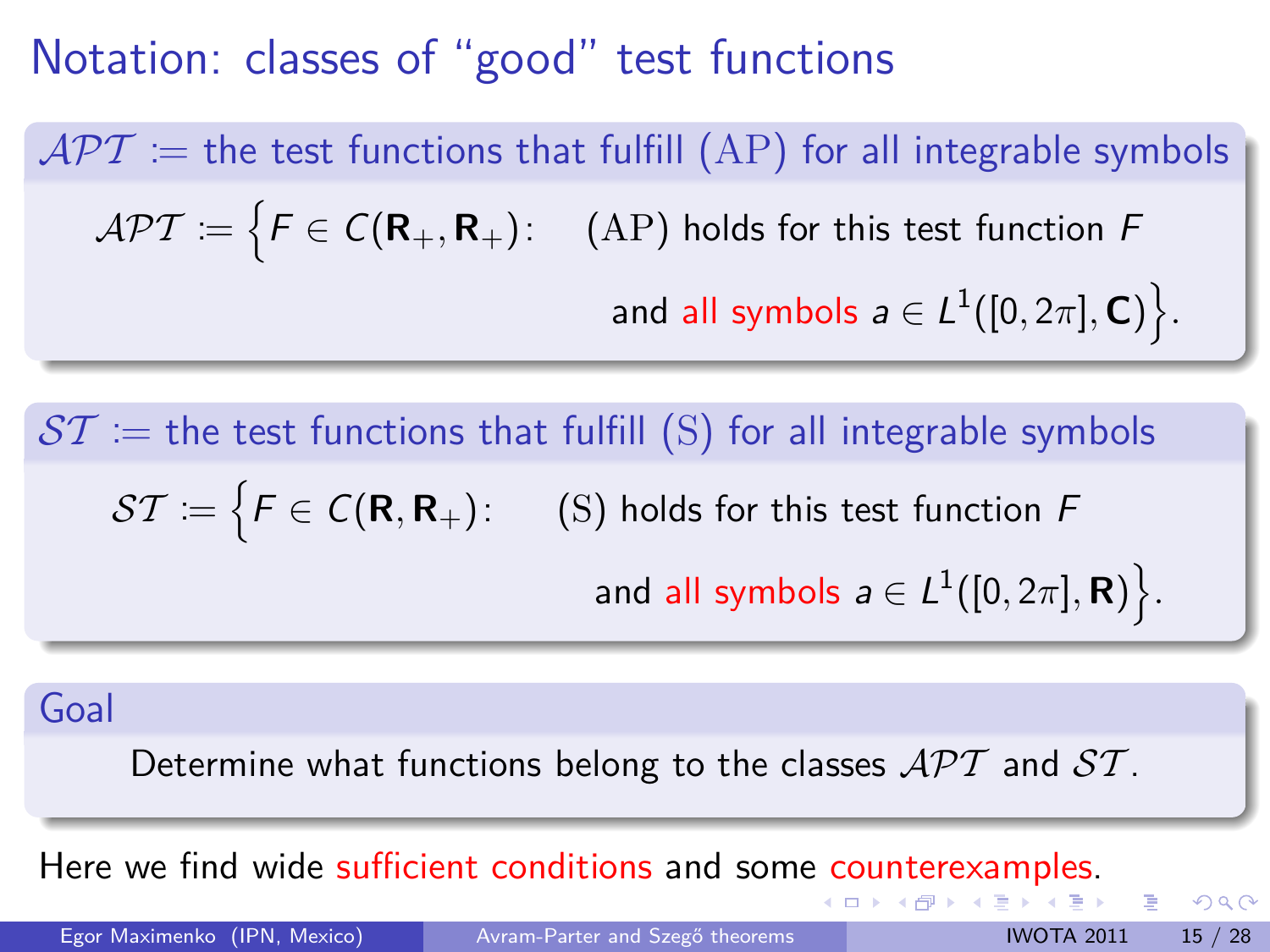1997 E. E. Tyrtyshnikov and N. L. Zamarashkin:  $a\in L^1$ ,  $F\in \mathcal{C}_0$ .

4 0 3

<span id="page-16-0"></span> $\triangleright$   $\rightarrow$   $\triangleright$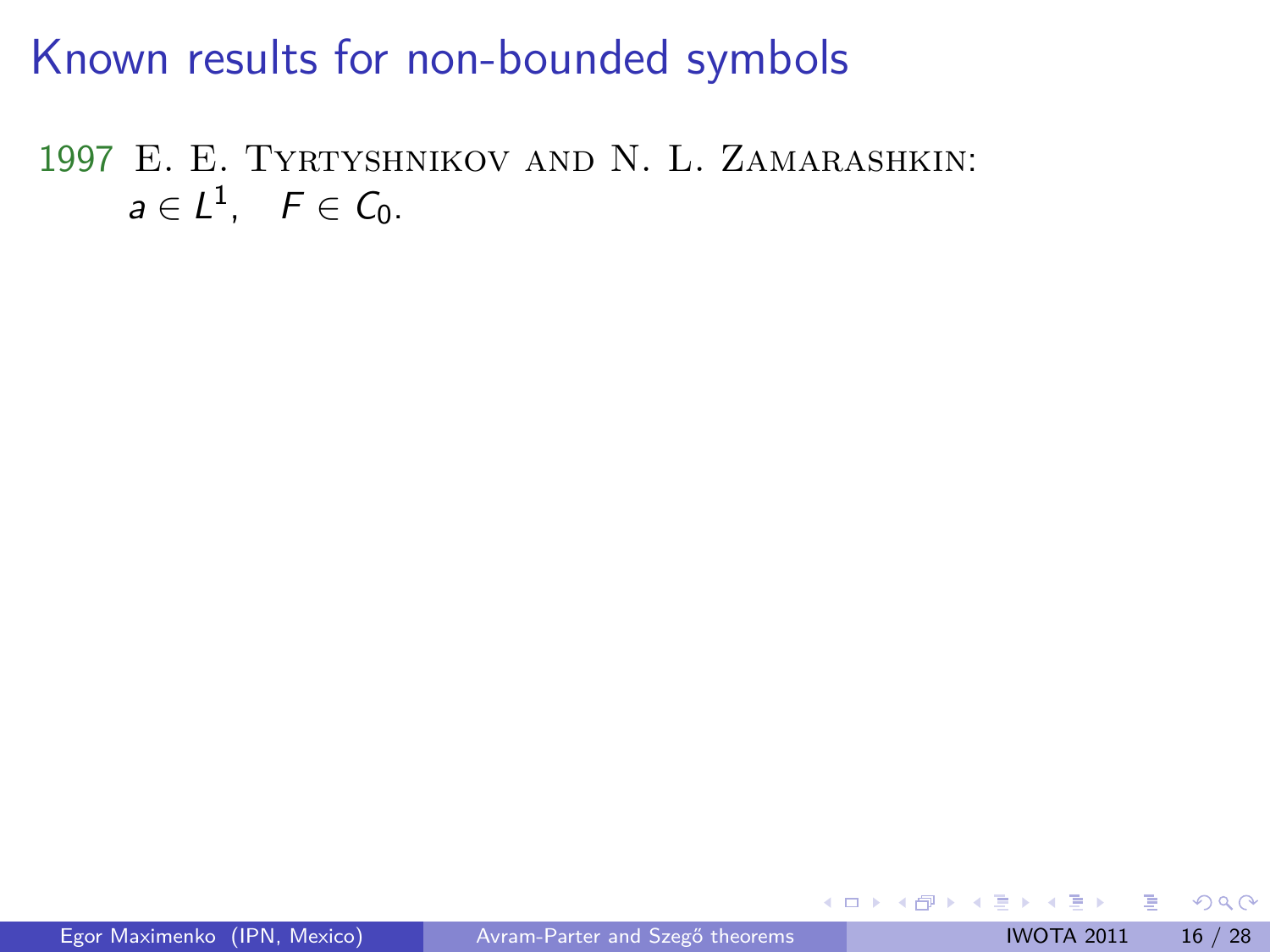1997 E. E. Tyrtyshnikov and N. L. Zamarashkin:  $a\in L^1$ ,  $F\in \mathcal{C}_0$ .

1998 P. Tilli:

 $a \in L^1$ , F is uniformly continuous (simple proof!)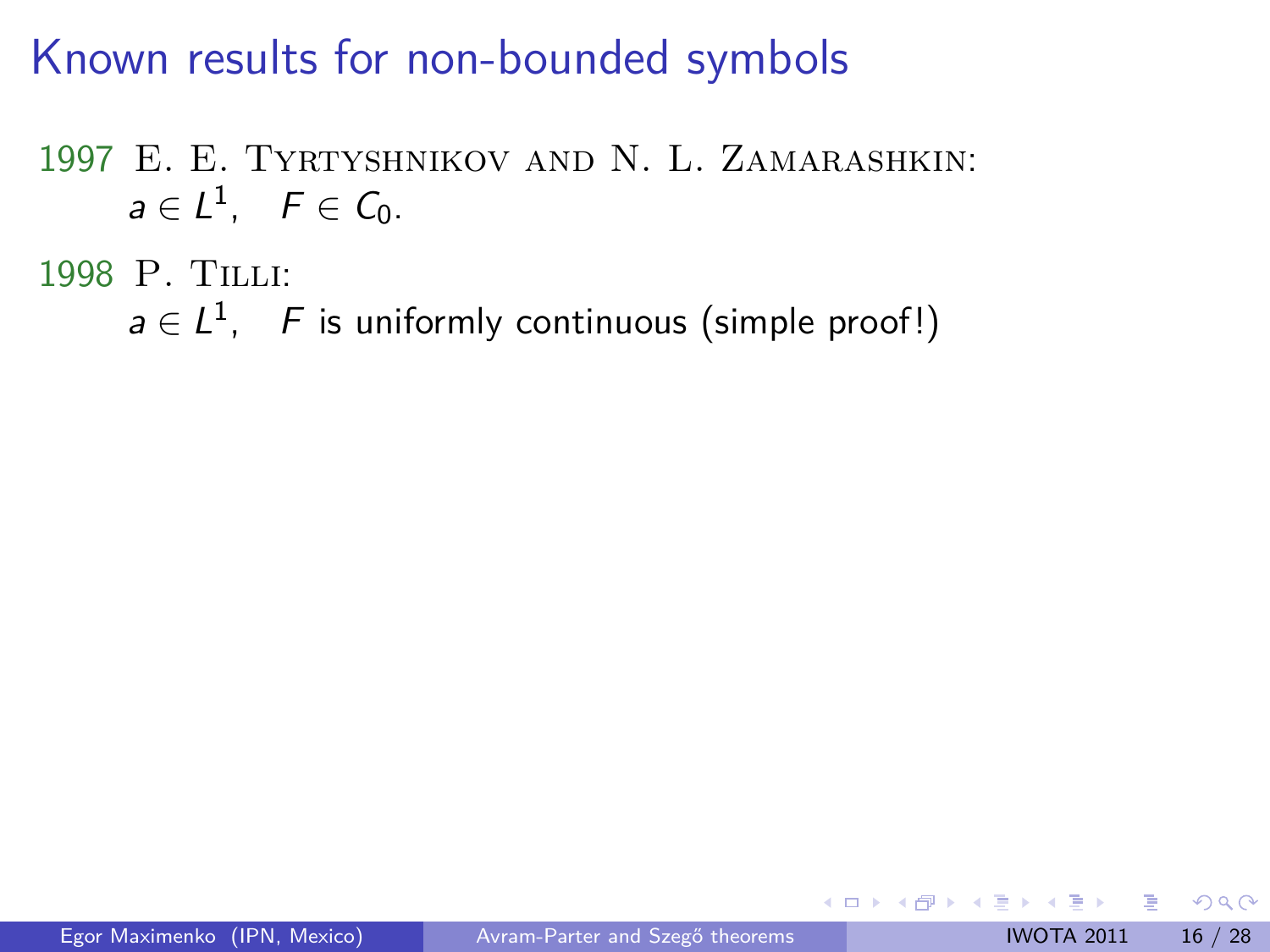1997 E. E. Tyrtyshnikov and N. L. Zamarashkin:  $a\in L^1$ ,  $F\in \mathcal{C}_0$ .

1998 P. Tilli:

 $a \in L^1$ , F is uniformly continuous (simple proof!)

2002 S. Serra Capizzano:

 $(AP)$  for  $a \in L^p$ ,  $F(s) = \mathcal{O}(s^p)$  as  $s \to +\infty$ .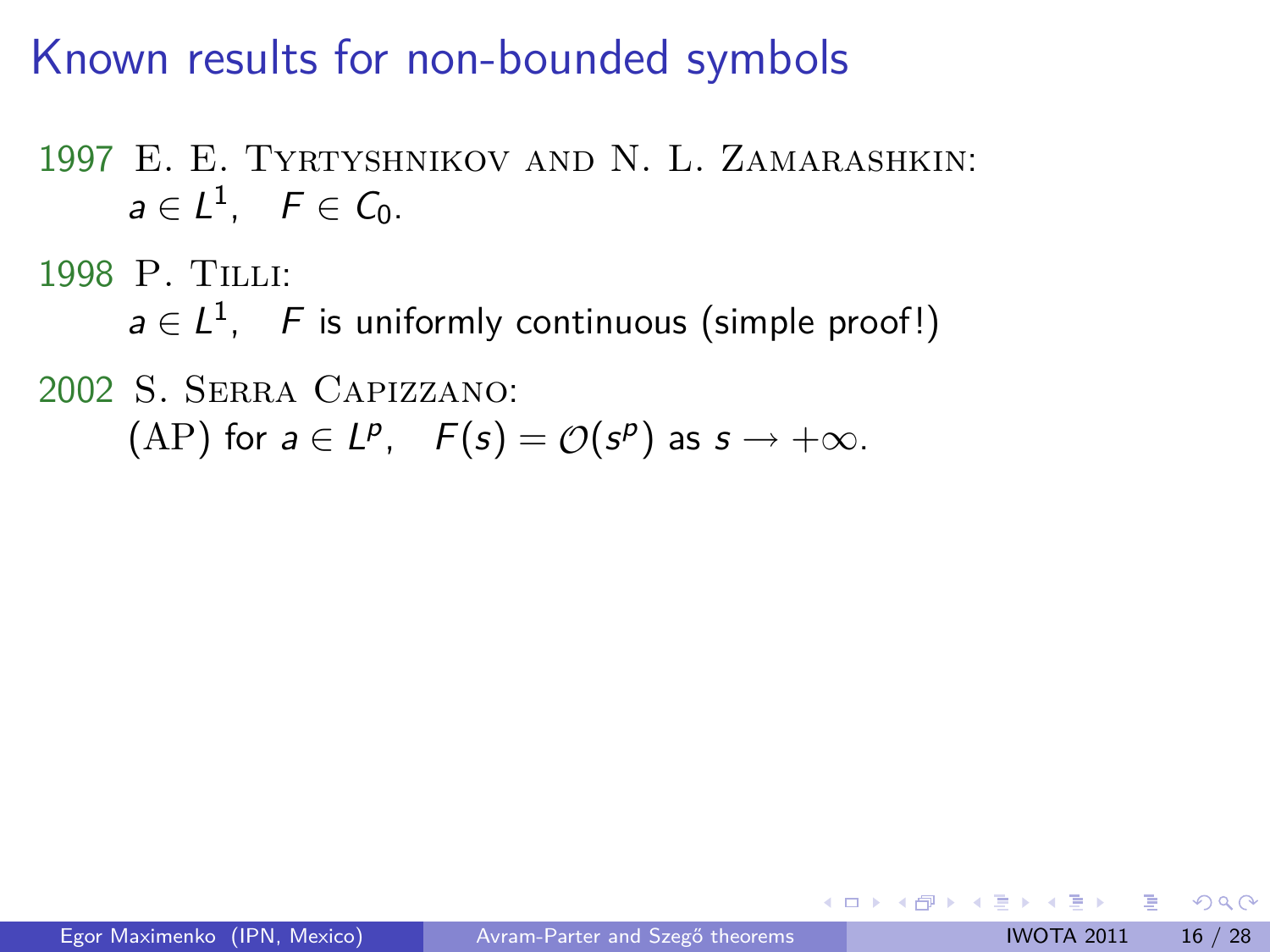1997 E. E. Tyrtyshnikov and N. L. Zamarashkin:  $a\in L^1$ ,  $F\in \mathcal{C}_0$ .

1998 P. Tilli:

 $a \in L^1$ , F is uniformly continuous (simple proof!)

#### 2002 S. Serra Capizzano:

 $(AP)$  for  $a \in L^p$ ,  $F(s) = \mathcal{O}(s^p)$  as  $s \to +\infty$ .

2008 A. BÖTTCHER, S. M. GRUDSKY, M. SCHWARTZ: For all  $a \in L^1$ ,  $F \in C$  the following inequality holds:

$$
\liminf_{n\to\infty}\frac{1}{n}\sum_{k=1}^n F\Big(s_k(T_n(a))\Big)\geq \frac{1}{2\pi}\int_0^{2\pi} F\Big(|a(\theta)|\Big)\,d\theta.
$$

つへへ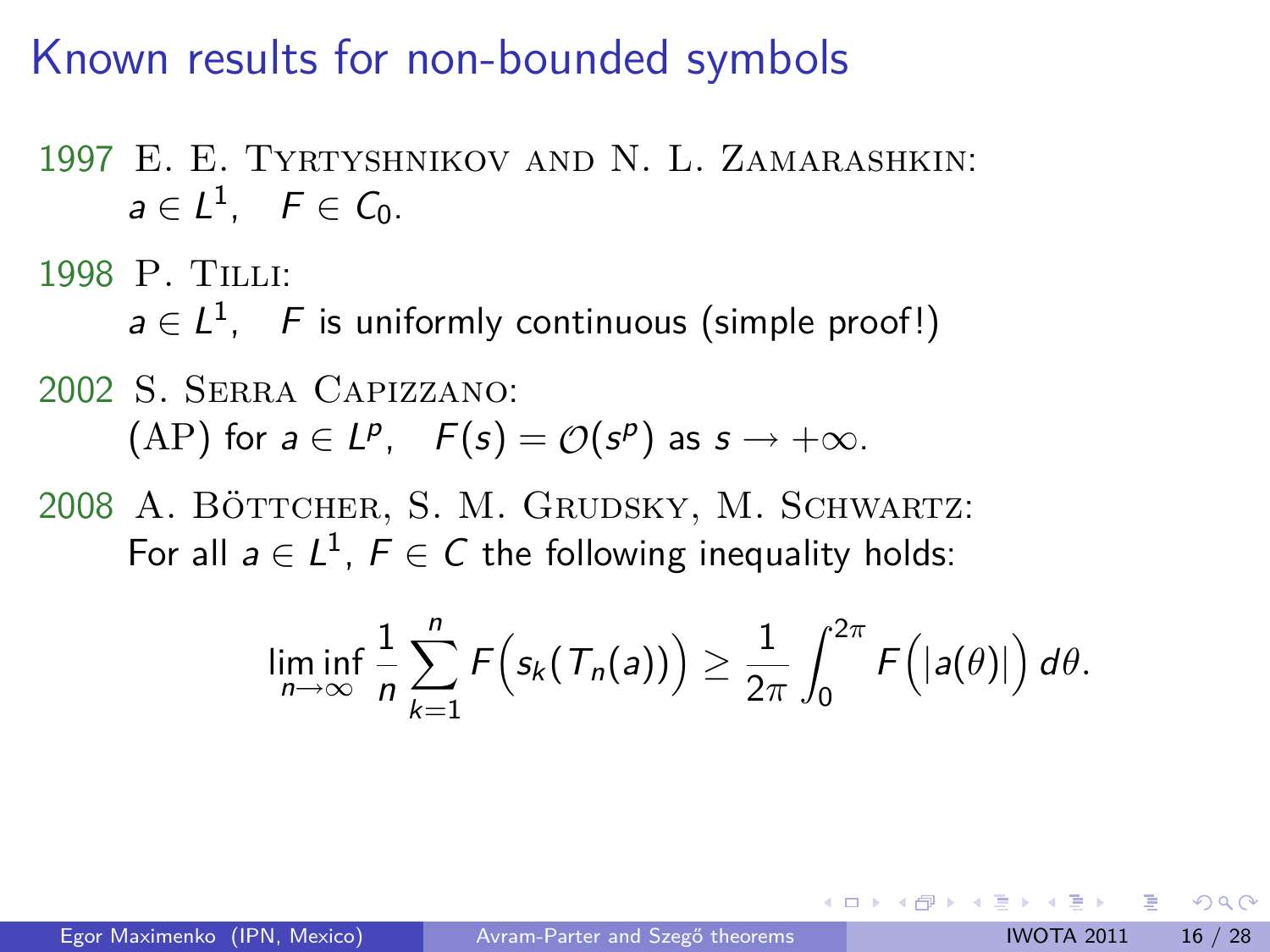- 1997 E. E. Tyrtyshnikov and N. L. Zamarashkin:  $a\in L^1$ ,  $F\in \mathcal{C}_0$ .
- 1998 P. Tilli:

 $a \in L^1$ , F is uniformly continuous (simple proof!)

#### 2002 S. Serra Capizzano:

 $(AP)$  for  $a \in L^p$ ,  $F(s) = \mathcal{O}(s^p)$  as  $s \to +\infty$ .

2008 A. BÖTTCHER, S. M. GRUDSKY, M. SCHWARTZ: For all  $a \in L^1$ ,  $F \in C$  the following inequality holds:

<span id="page-20-0"></span>
$$
\liminf_{n\to\infty}\frac{1}{n}\sum_{k=1}^n F\Big(s_k(T_n(a))\Big)\geq \frac{1}{2\pi}\int_0^{2\pi} F\Big(|a(\theta)|\Big)\,d\theta.
$$

BGS also constructed a counterexample for  $(AP)$  and  $(S)$ . In that counterexample  $a \in L^1$ ,  $F$  is continuous, but not monotonous.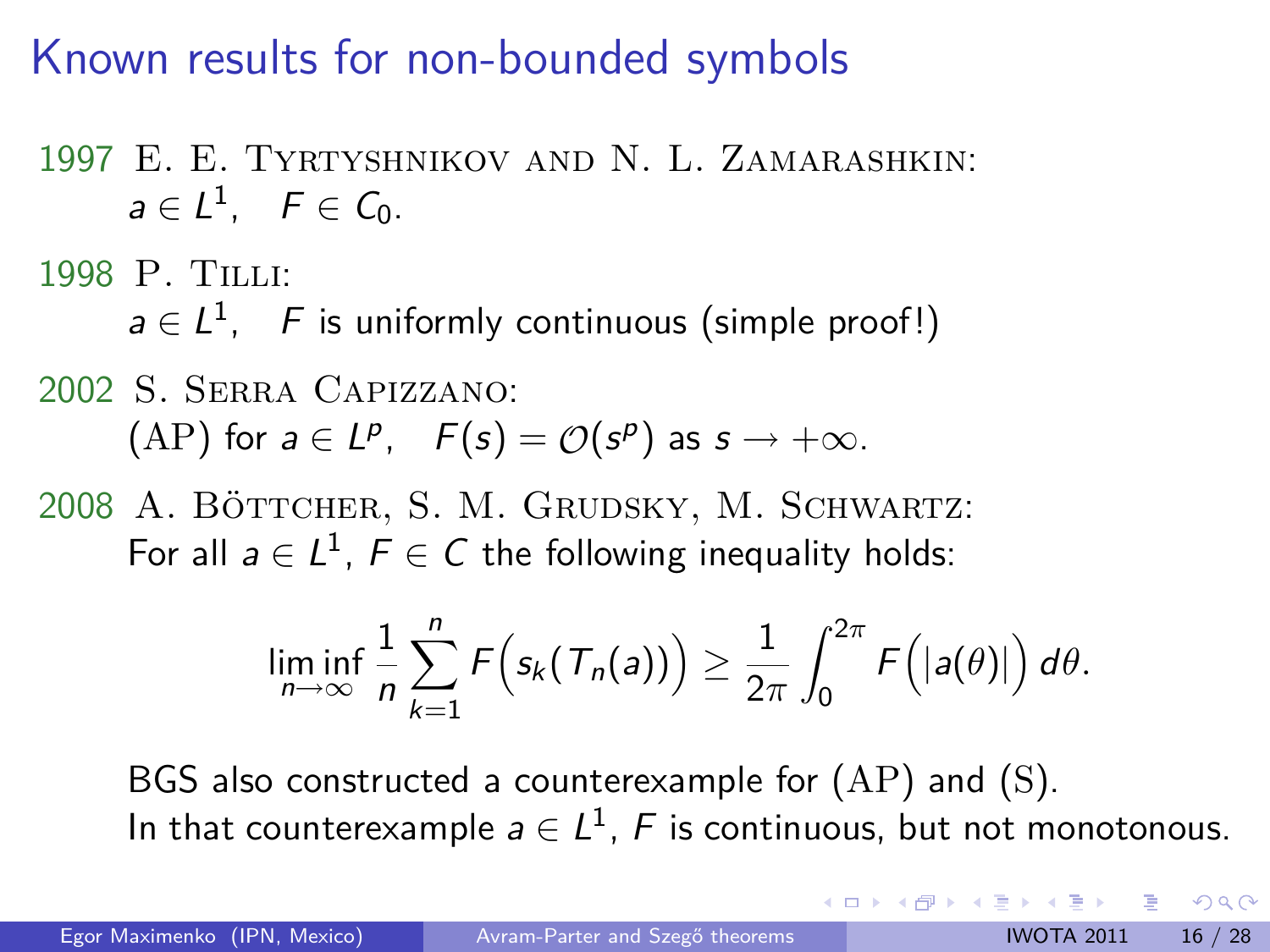## **Contents**

### **[Toeplitz matrices](#page-3-0)**

[Asymptotic distribution of the eigen- and singular values](#page-10-0)

### 3 [Counterexamples with increasing test functions](#page-21-0)

#### [Positive results for convex test functions](#page-29-0)

<span id="page-21-0"></span>4 0 3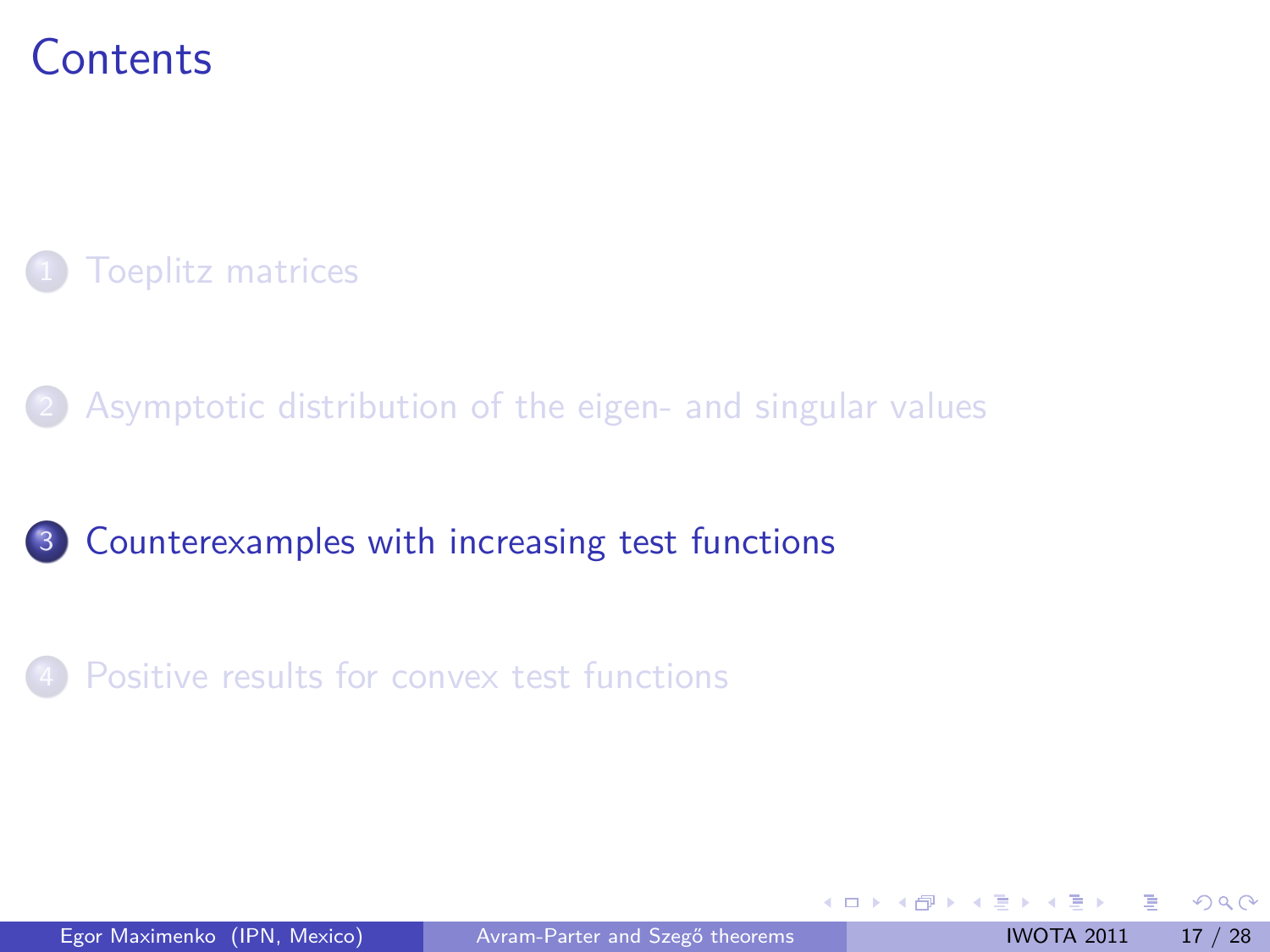#### Theorem 1

There exists a generating function  $a \in L^1([0, 2\pi], \mathbf{R}_+)$ and a strictly increasing test function  $F \in C(\mathbf{R}_+,\mathbf{R}_+)$  such that

$$
\int_0^{2\pi} F\Big(a(\theta)\Big)\,d\theta < +\infty,
$$

but

$$
\limsup_{n\to\infty}\frac{1}{n}\sum_{k=1}^nF\Big(s_k(T_n(a))\Big)=+\infty.
$$

So, for these a and F formulas  $(AP)$  and  $(S)$  do not hold. In particular,  $F \notin \mathcal{APT}$ .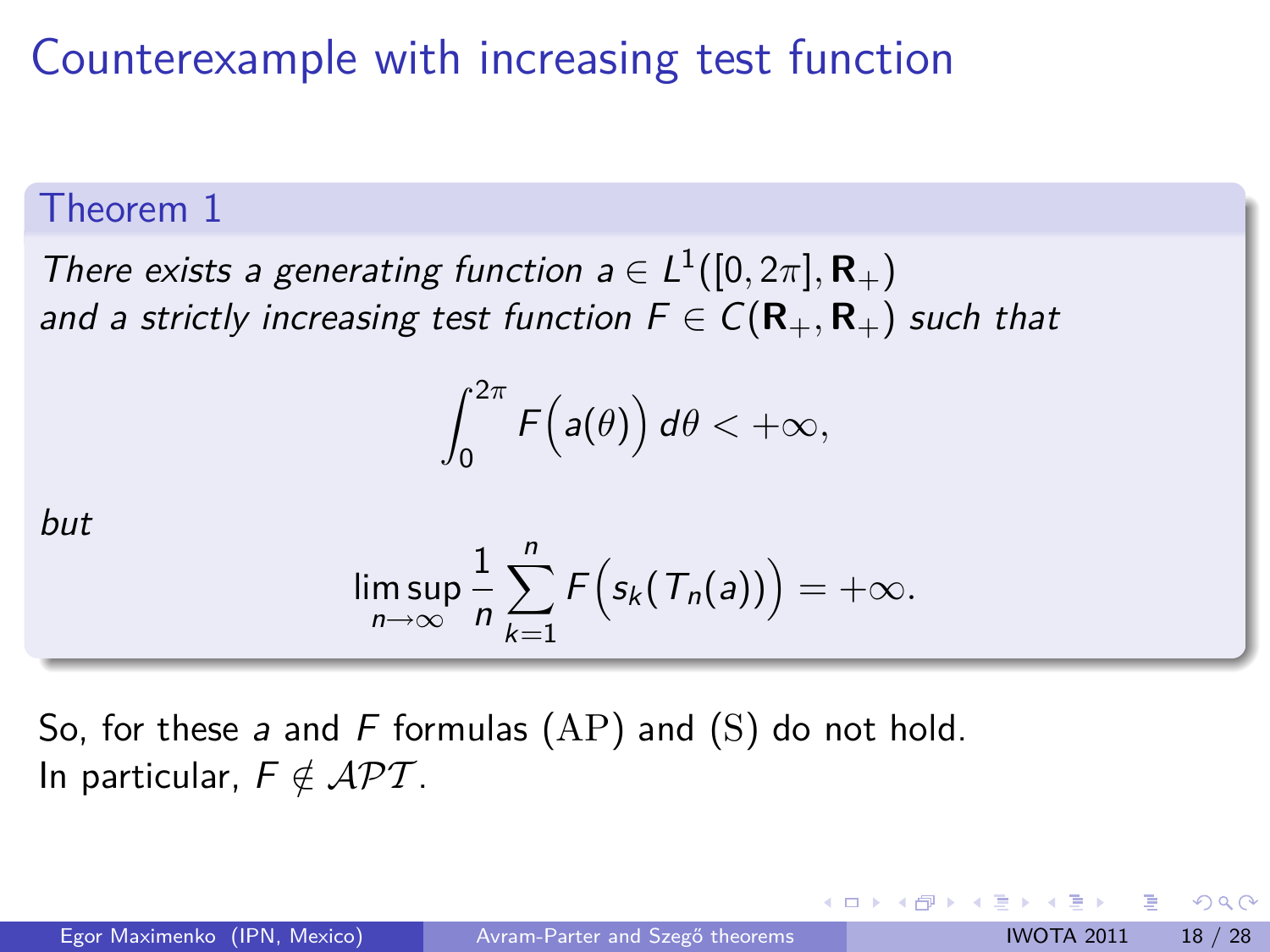### Construction of the generating function a

The generating function is piecewise-constant:

$$
a(\theta) := \begin{cases} b_k, & \theta \in [(1 - \delta_k)\beta_k, \beta_k] \\ 0, & \text{for others } \theta. \end{cases} (k \ge 1);
$$

The values  $b_k$ ,  $\beta_k$  and  $\delta_k$  are chosen in the following manner:

$$
b_k := 2^{k^2}, \qquad \beta_k := \frac{2\pi}{b_k}, \qquad \delta_k := \frac{1}{k(k+1)}.
$$
  
Then  $||a||_{L^1} = 1$  but  $||a||_{\infty} = +\infty$  and  $||T_n(a)|| \to +\infty$ .

つへへ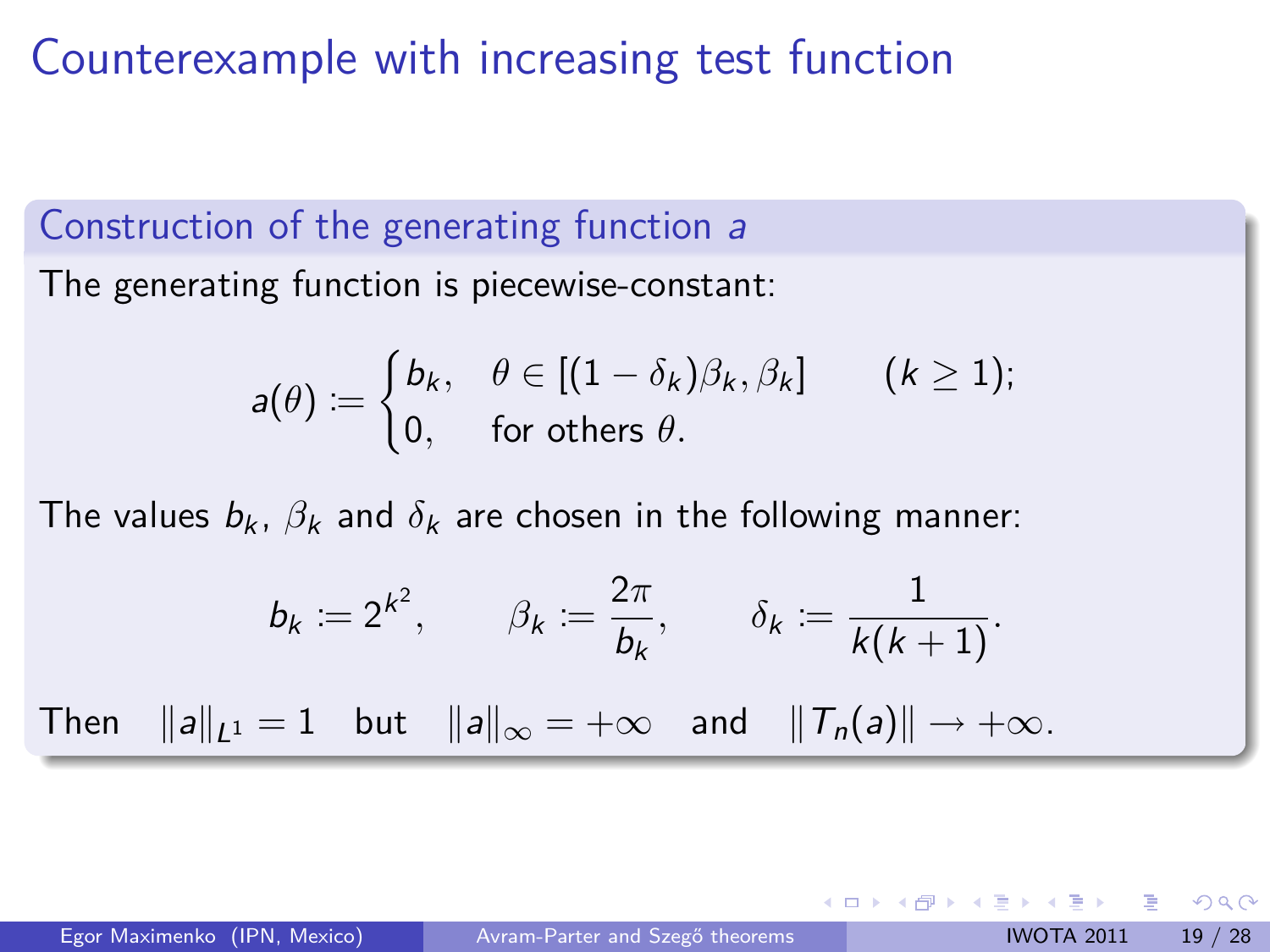

€⊡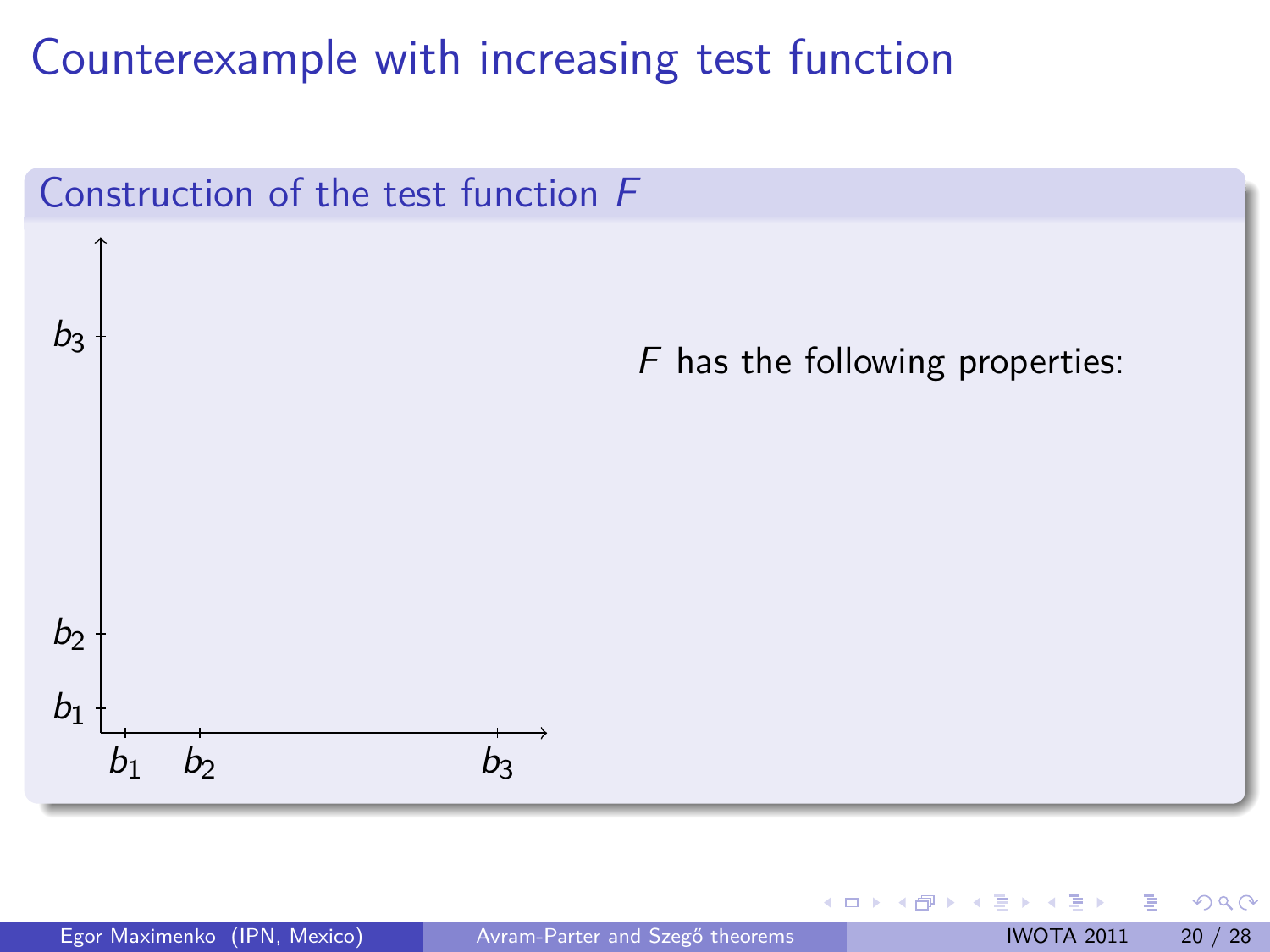

€⊡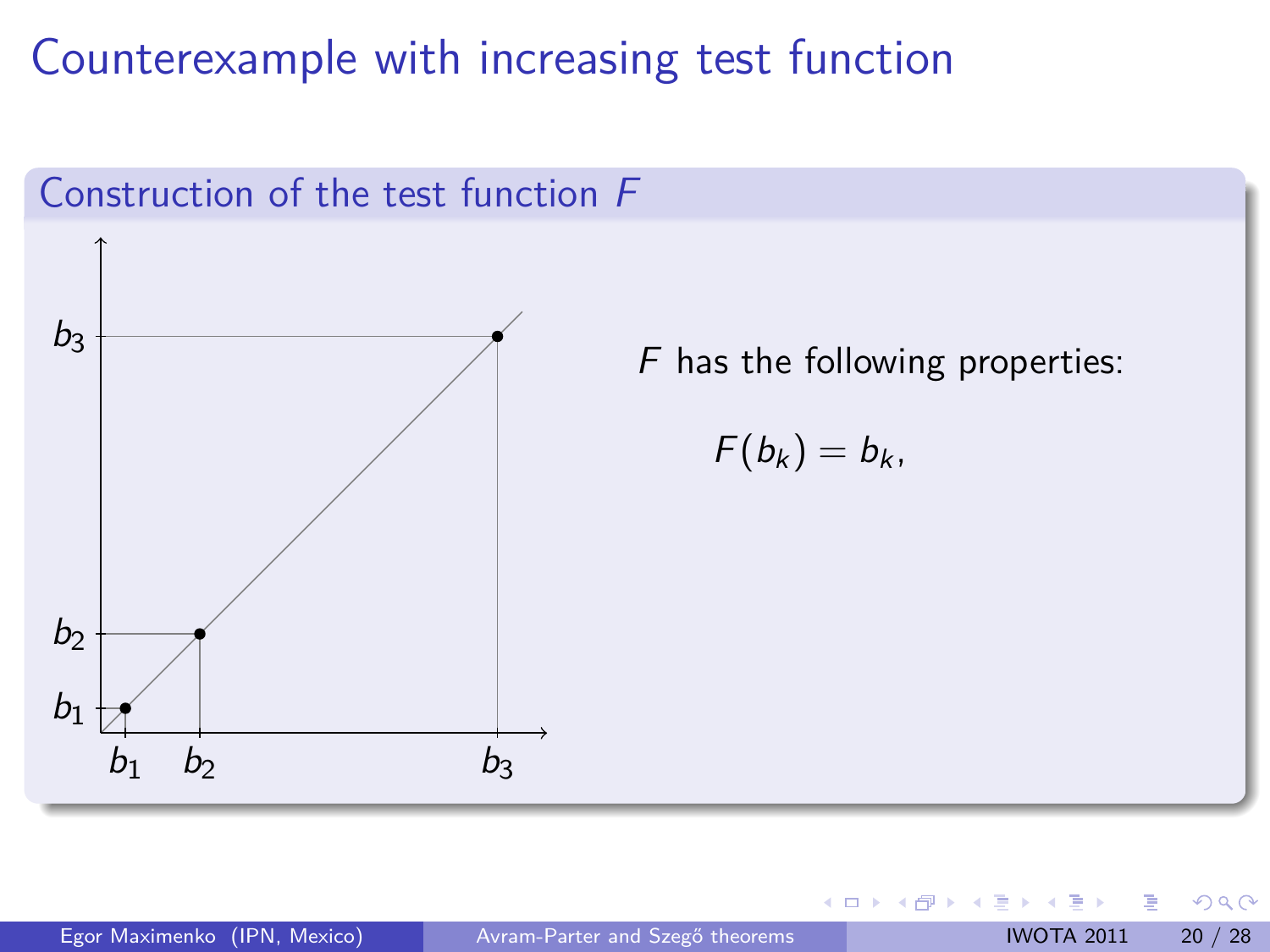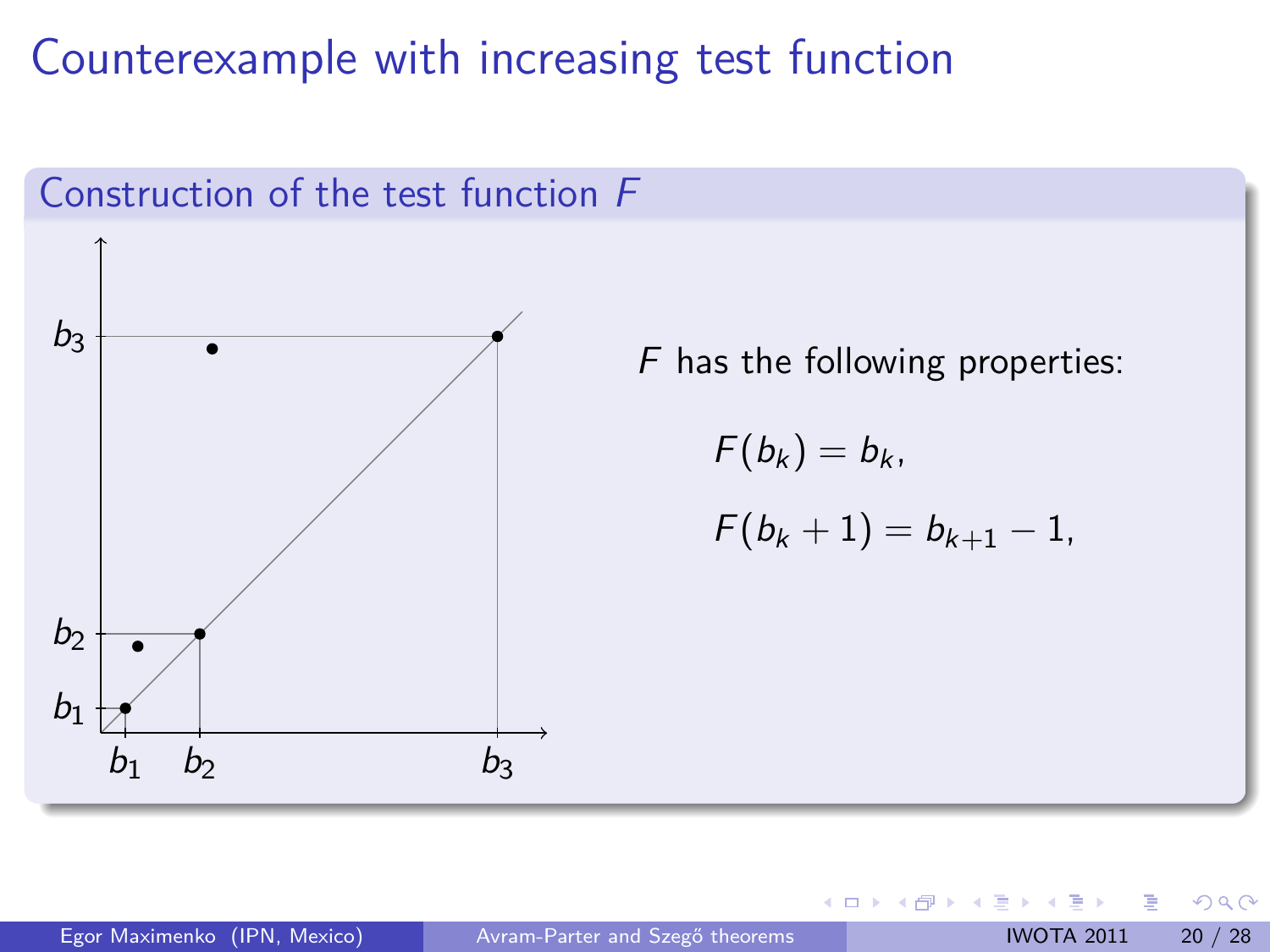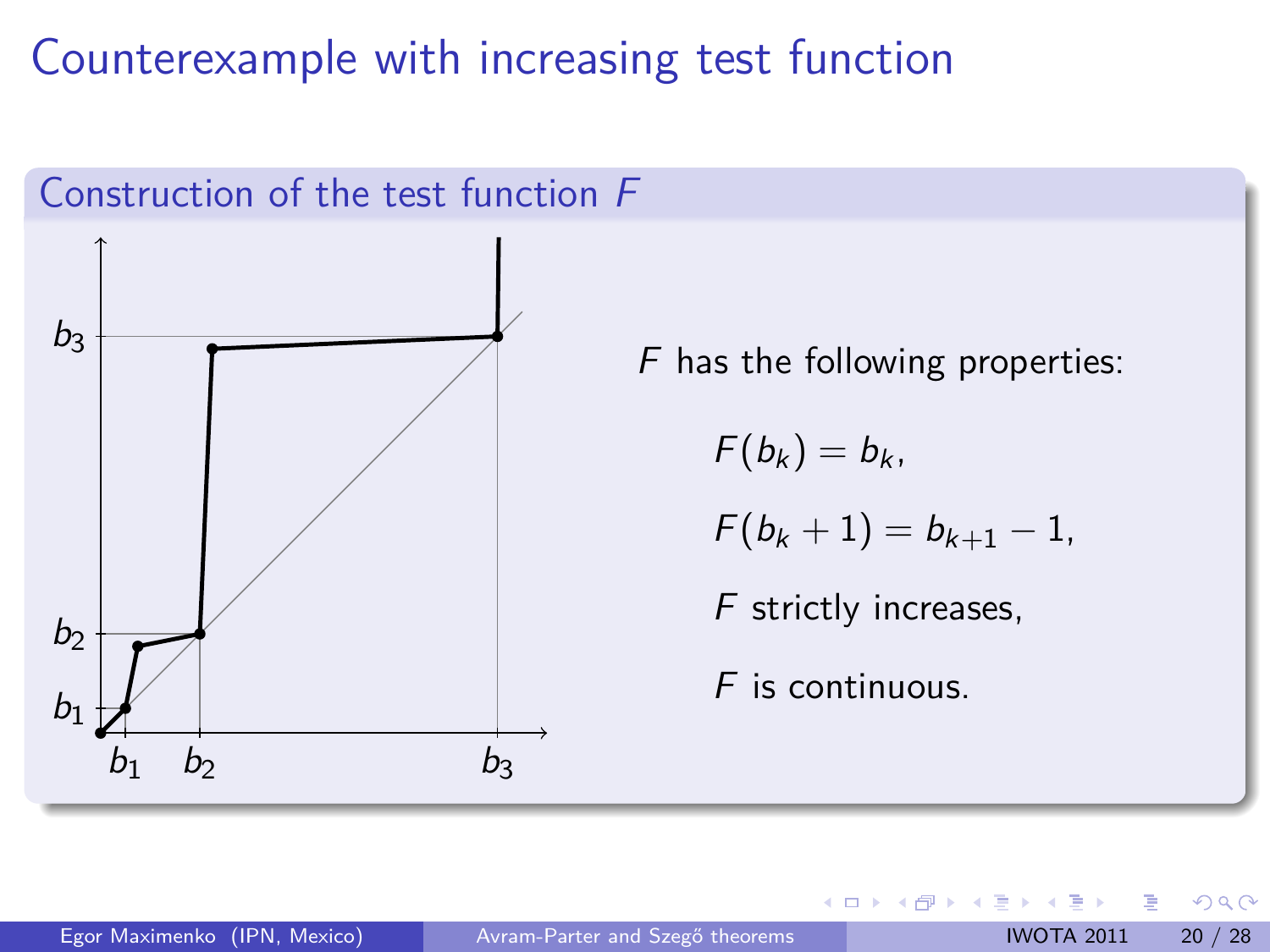# Another counterexample with increasing test function

#### Theorem 2

There exists a generating function  $a \in L^1([0, 2\pi], \mathbf{R}_+)$ and a strictly increasing test function  $F \in C(\mathbf{R}_+,\mathbf{R}_+)$  such that

$$
+\infty > \limsup_{n\to\infty}\frac{1}{n}\sum_{k=1}^n F\Big(s_k(T_n(a))\Big) > \frac{1}{2\pi}\int_0^{2\pi} F\Big(a(\theta)\Big) d\theta.
$$

So, for these a and F formulas  $(AP)$  and  $(S)$  fail, but both sides of them are finite.

#### Proof.

A slight modification of the previous construction.

つへへ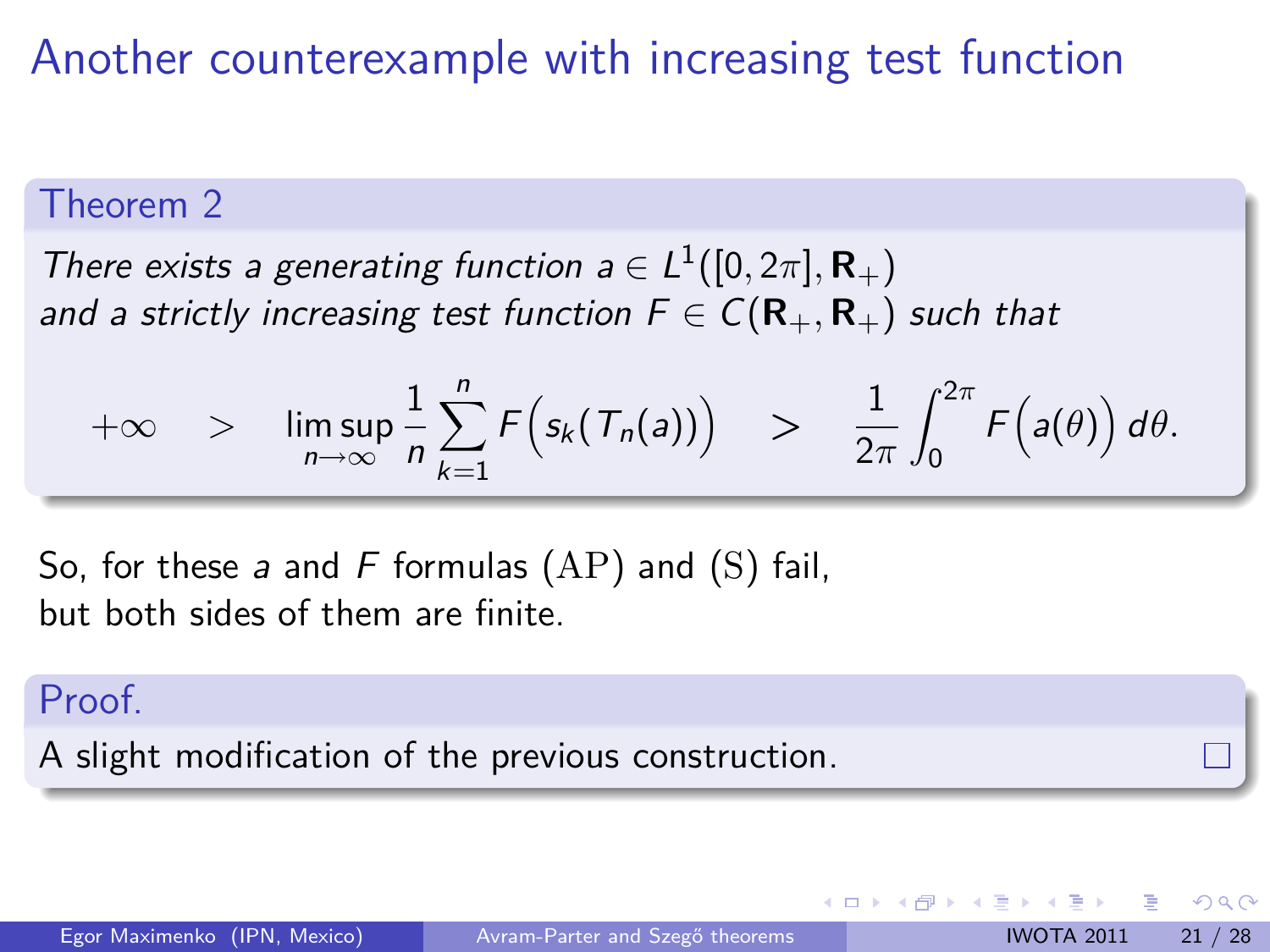## **Contents**

### **[Toeplitz matrices](#page-3-0)**

[Asymptotic distribution of the eigen- and singular values](#page-10-0)

### [Counterexamples with increasing test functions](#page-21-0)

### 4 [Positive results for convex test functions](#page-29-0)

<span id="page-29-0"></span>4 0 3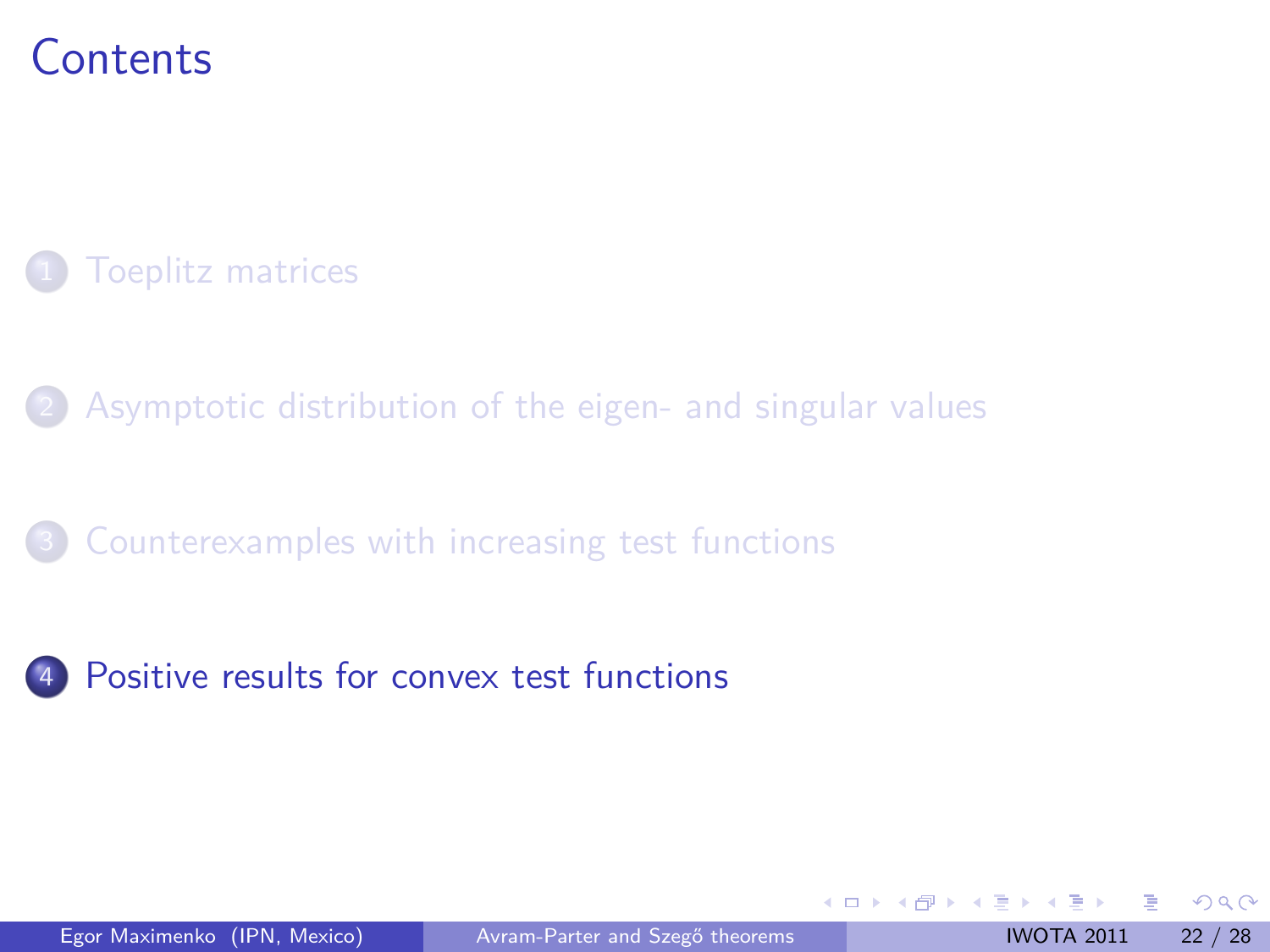## Terminology: increasing and convex functions

Increasing function: in the non-strict sense

$$
\forall x_1, x_2 \in \text{Dom}(f) \qquad \bigg(x_1 \leq x_2 \quad \Longrightarrow \quad f(x_1) \leq f(x_2)\bigg).
$$



Egor Maximenko (IPN, Mexico) Avram-Parter and Szegő theorems IWOTA 2011 23 / 28

4 0 8

 $\left\{ \left\vert \left\langle \left\langle \left\langle \mathbf{q} \right\rangle \right\rangle \right\rangle \right\} \right.$   $\left\{ \left\vert \left\langle \mathbf{q} \right\rangle \right\rangle \right\}$   $\left\{ \left\langle \left\langle \mathbf{q} \right\rangle \right\rangle \right\}$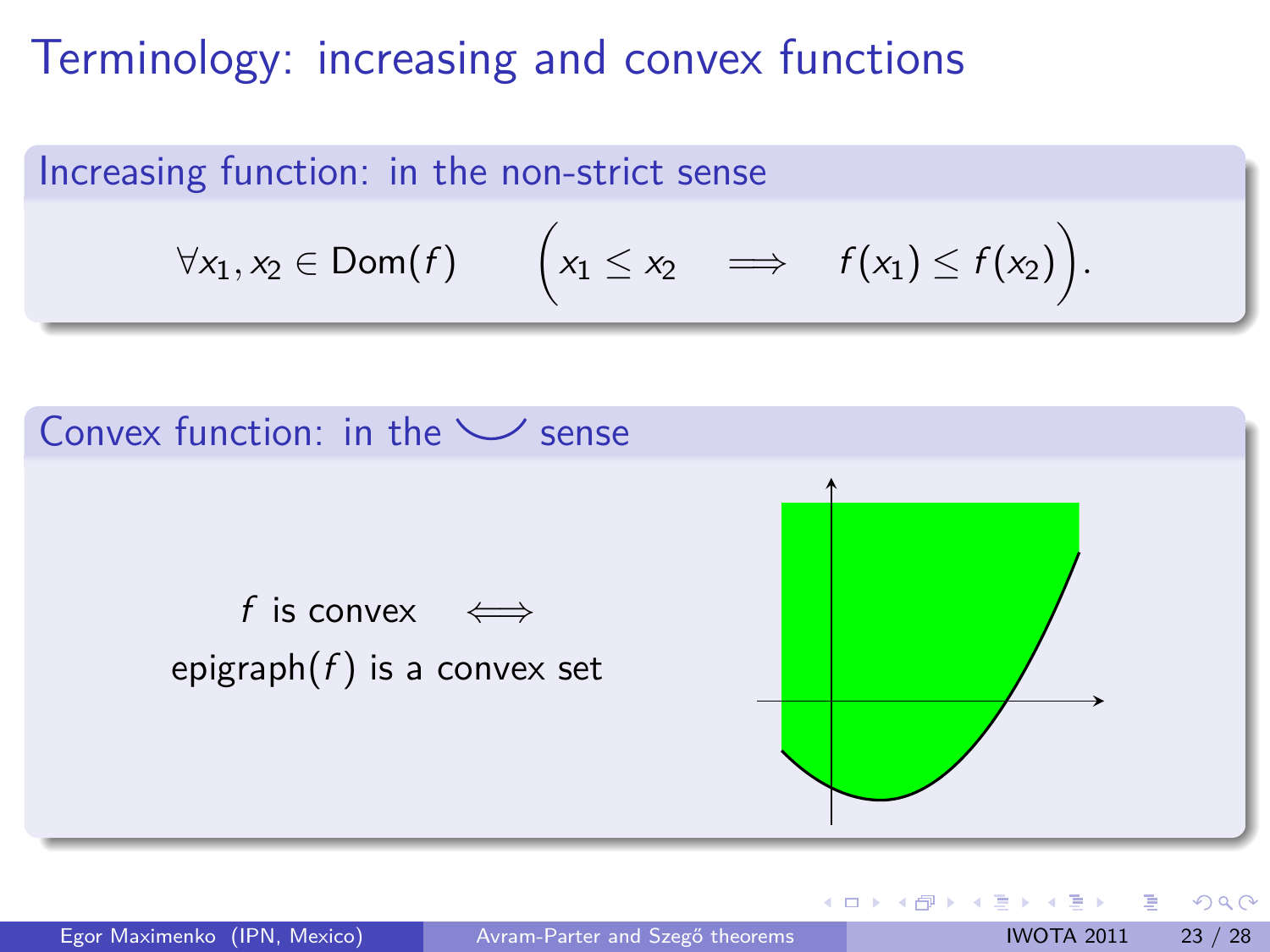### Inequality for the singular values of Toeplitz matrices Key result

#### Theorem 3

Let  $a \in L^1([0,2\pi],\mathbf{C})$  and  $\Phi\colon \mathbf{R}_+\to \mathbf{R}_+$  be an increasing convex function. Then for every  $n \in \{1, 2, 3, ...\}$ ,

$$
\frac{1}{n}\sum_{k=1}^n\Phi\Big(s_k(\mathcal{T}_n(a))\Big)\leq \frac{1}{2\pi}\int_0^{2\pi}\Phi\Big(|a(\theta)|\Big)\,d\theta.
$$

つへへ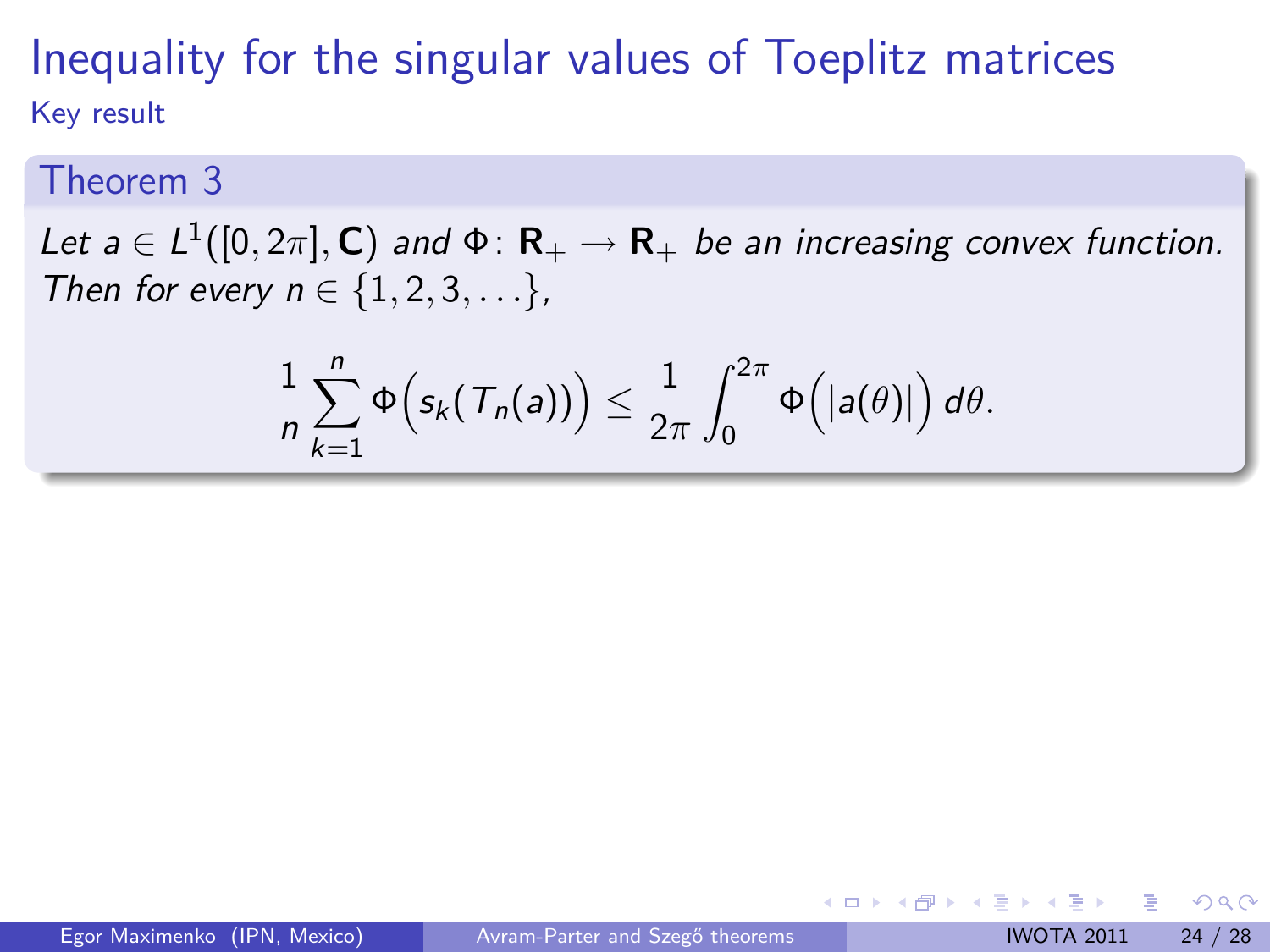### Inequality for the singular values of Toeplitz matrices Key result

#### Theorem 3

Let  $a \in L^1([0,2\pi],\mathbf{C})$  and  $\Phi\colon \mathbf{R}_+\to \mathbf{R}_+$  be an increasing convex function. Then for every  $n \in \{1, 2, 3, ...\}$ ,

$$
\frac{1}{n}\sum_{k=1}^n\Phi\Big(s_k(\mathcal{T}_n(a))\Big)\leq \frac{1}{2\pi}\int_0^{2\pi}\Phi\Big(|a(\theta)|\Big)\,d\theta.
$$

#### Note

For  $\Phi(s) = s^p$  this inequality was proved by S. SERRA CAPIZZANO AND P. TILLI (2002).

つへへ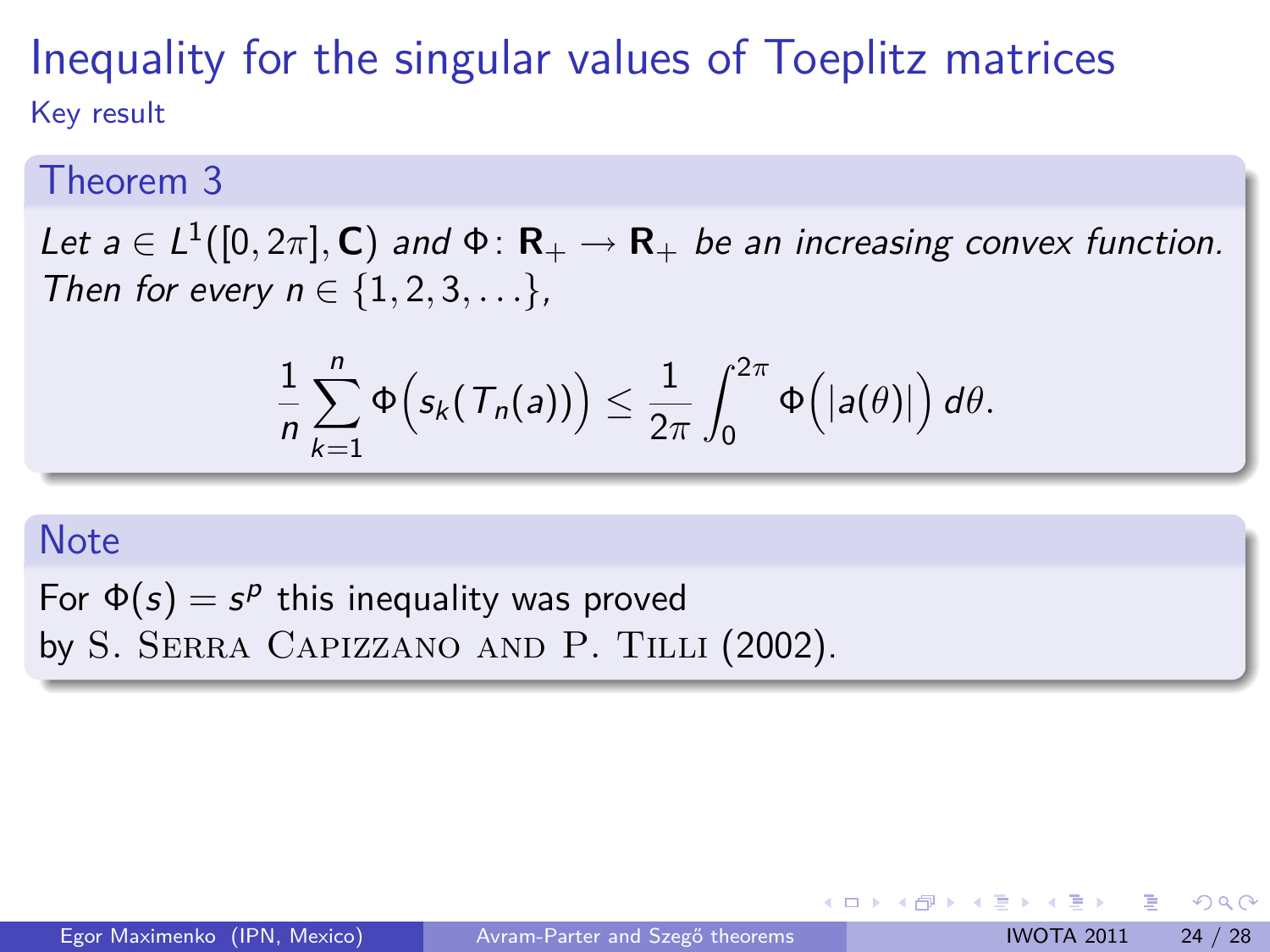### Inequality for the singular values of Toeplitz matrices Key result

#### Theorem 3

Let  $a \in L^1([0,2\pi],\mathbf{C})$  and  $\Phi\colon \mathbf{R}_+\to \mathbf{R}_+$  be an increasing convex function. Then for every  $n \in \{1, 2, 3, ...\}$ ,

$$
\frac{1}{n}\sum_{k=1}^n\Phi\Big(s_k(\mathcal{T}_n(a))\Big)\leq \frac{1}{2\pi}\int_0^{2\pi}\Phi\Big(|a(\theta)|\Big)\,d\theta.
$$

#### Note

For  $\Phi(s) = s^p$  this inequality was proved by S. SERRA CAPIZZANO AND P. TILLI (2002).

### Ideas of the proof

The proof is based on Jensen's inequality for convex functions and on Sing's and Thompson's inequality for the diagonal and singular values.

Egor Maximenko (IPN, Mexico) Avram-Parter and Szegő theorems IWOTA 2011 24 / 28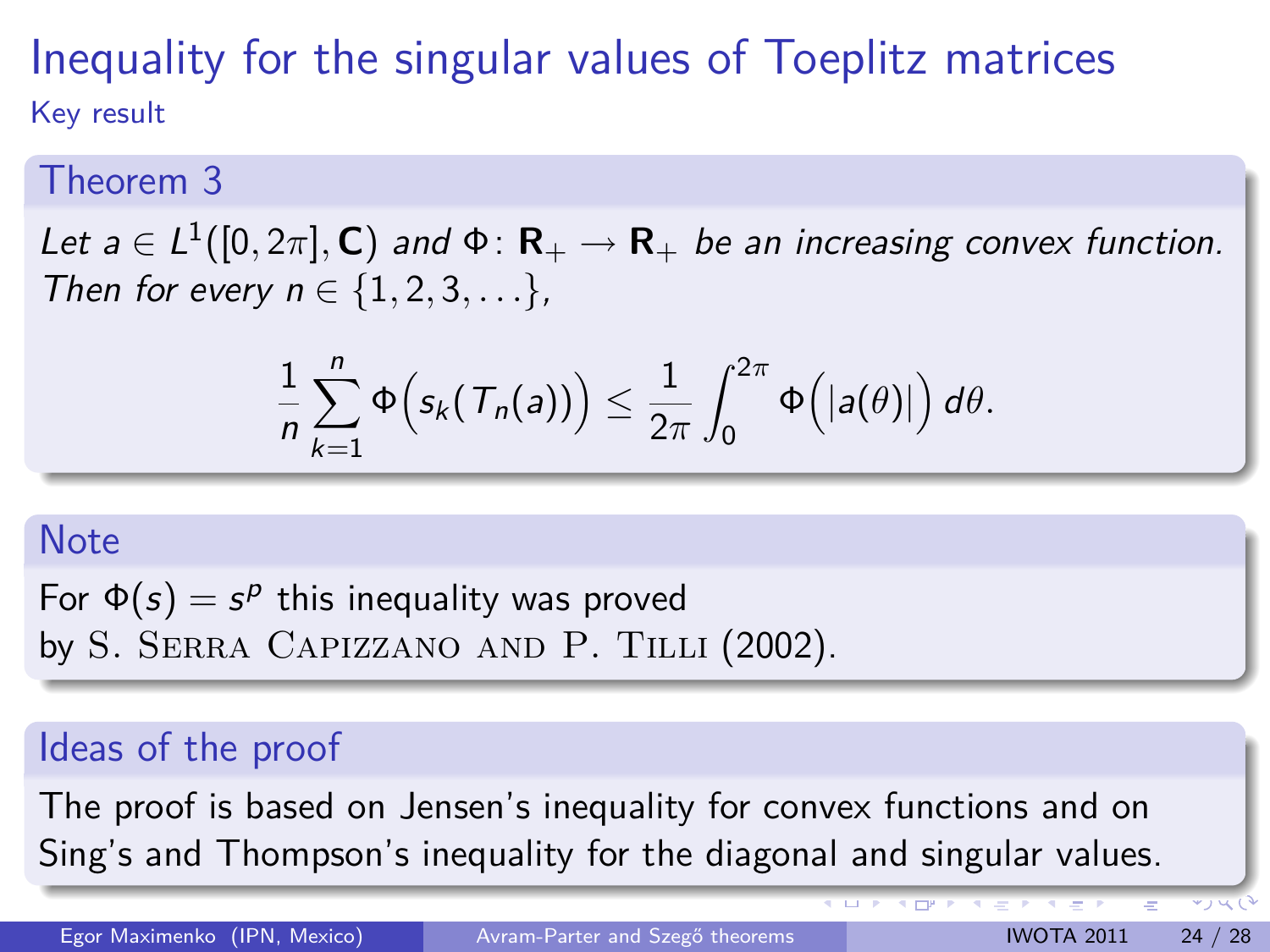# Avram-Parter formula for convex test functions

The class  $\mathcal{APT}$  contains all convex functions  $\mathbf{R}_+ \to \mathbf{R}_+$ .

4 0 8

 $\mathbf{y} \rightarrow \mathbf{z}$  . If  $\mathbf{y} \rightarrow \mathbf{z}$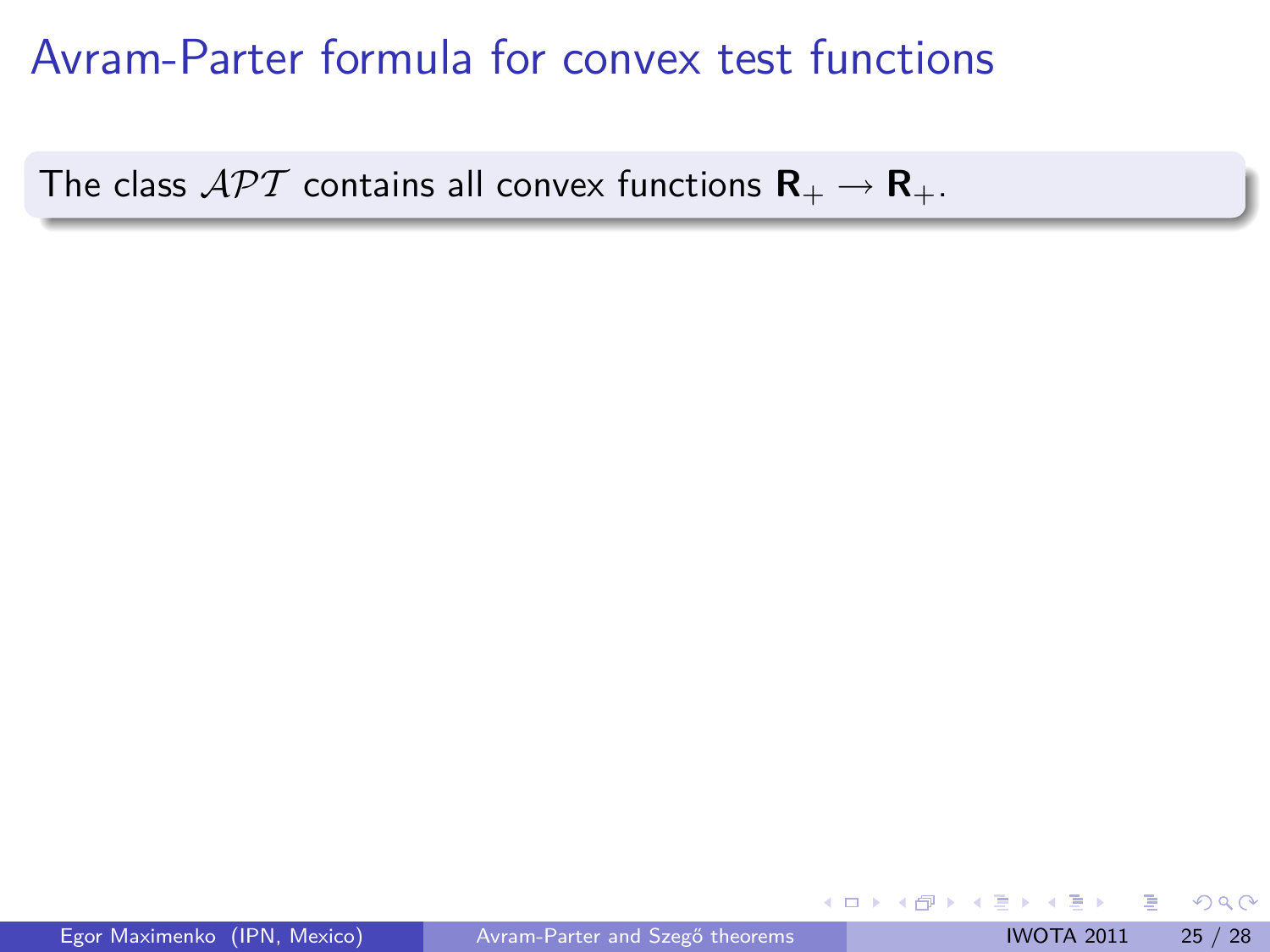# Avram-Parter formula for convex test functions

The class  $\mathcal{API}$  contains all convex functions  $\mathbf{R}_{+} \rightarrow \mathbf{R}_{+}$ .

Using some ideas from [SERRA CAPIZZANO, 2002] we generalize this result to the test function that are dominated by convex functions:

Theorem 4

Let

 $a\in L^1([0,2\pi],\mathbf{C})$  ,

$$
\bullet \, \Phi \colon \mathsf{R}_+ \to \mathsf{R}_+ \, \text{ be a convex function,}
$$

 $\Phi \circ |a| \in L^1$  ,

 $\bullet$   $F \in C(\mathbf{R}_+,\mathbf{R}_+)$  and  $F(x) < \Phi(x)$  for  $x > x_0$ .

Then for these functions a and  $F$  formula  $(AP)$  holds.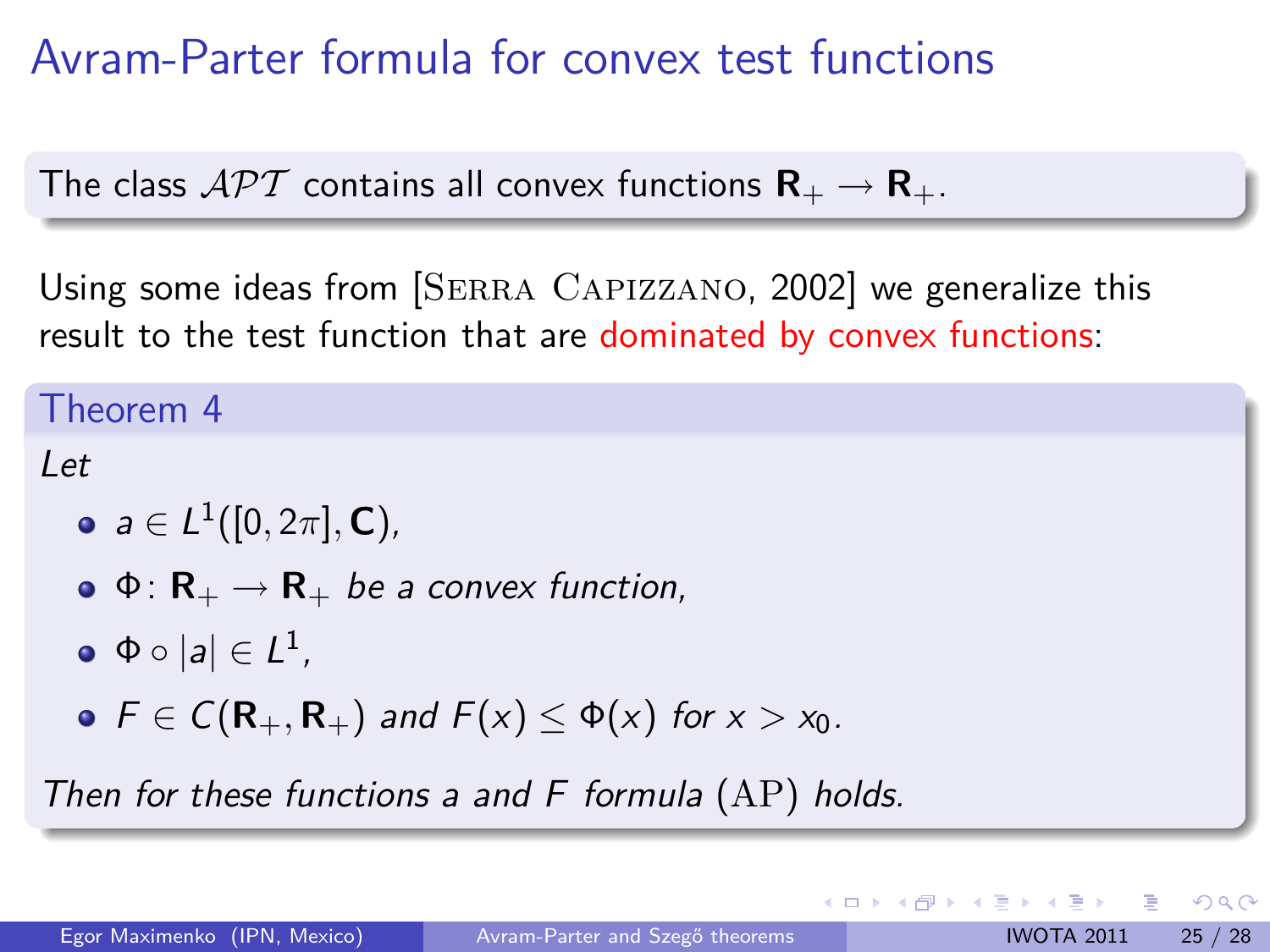# Szegő formula for convex test functions

The class  $ST$  contains all convex functions (acting from **R** to **R**<sub>+</sub>).

4 □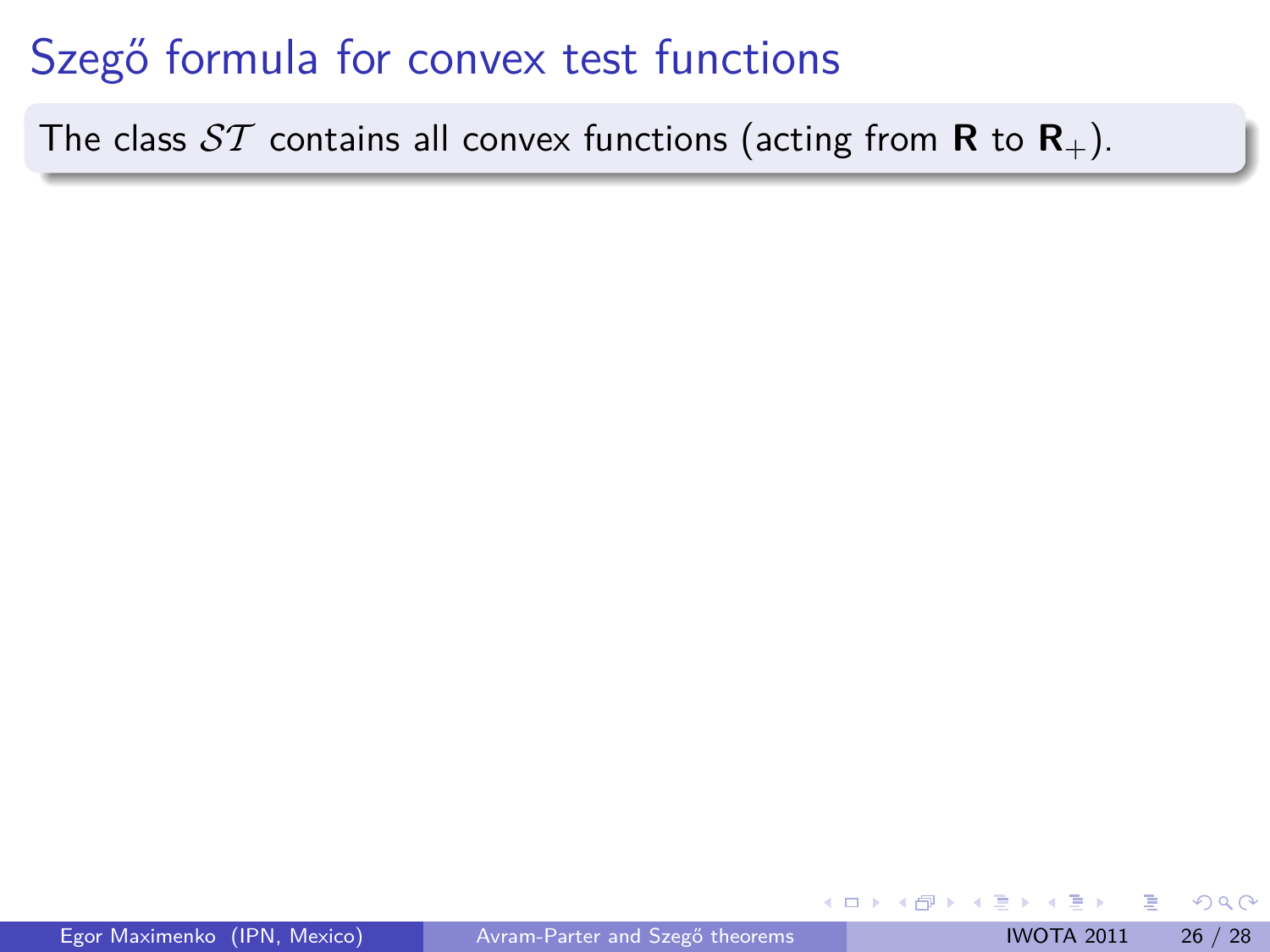# Szegő formula for convex test functions

The class  $ST$  contains all convex functions (acting from **R** to **R**<sub>+</sub>).

And a more general version for the test functions whose positive and negative parts are dominated by convex functions:

Theorem 5

Let

$$
\bullet \ \ a \in L^1([0,2\pi],\mathbf{R}),
$$

 $\Phi_+ : \mathbf{R}_+ \to \mathbf{R}_+$  are increasing and convex, and  $\Phi_+(0) = \Phi_-(0)$ ,  $\mathsf \Phi_{\pm} \circ \mathsf a_{\pm} \in \mathsf L^1$  , where

$$
a_+(\theta) = \max(a(\theta), 0), \qquad a_-(\theta) = \max(-a(\theta), 0),
$$

 $\bullet$   $\mathsf{F} \in \mathsf{C}(\mathsf{R},\mathsf{R}_+)$ ,  $\mathsf{F}(x) \leq \Phi_+(x)$  and  $\mathsf{F}(-x) \leq \Phi_-(x)$  for  $x > x_0$ .

Then for these functions a and  $F$  formula  $(S)$  holds.

Egor Maximenko (IPN, Mexico) Avram-Parter and Szegő theorems IWOTA 2011 26 / 28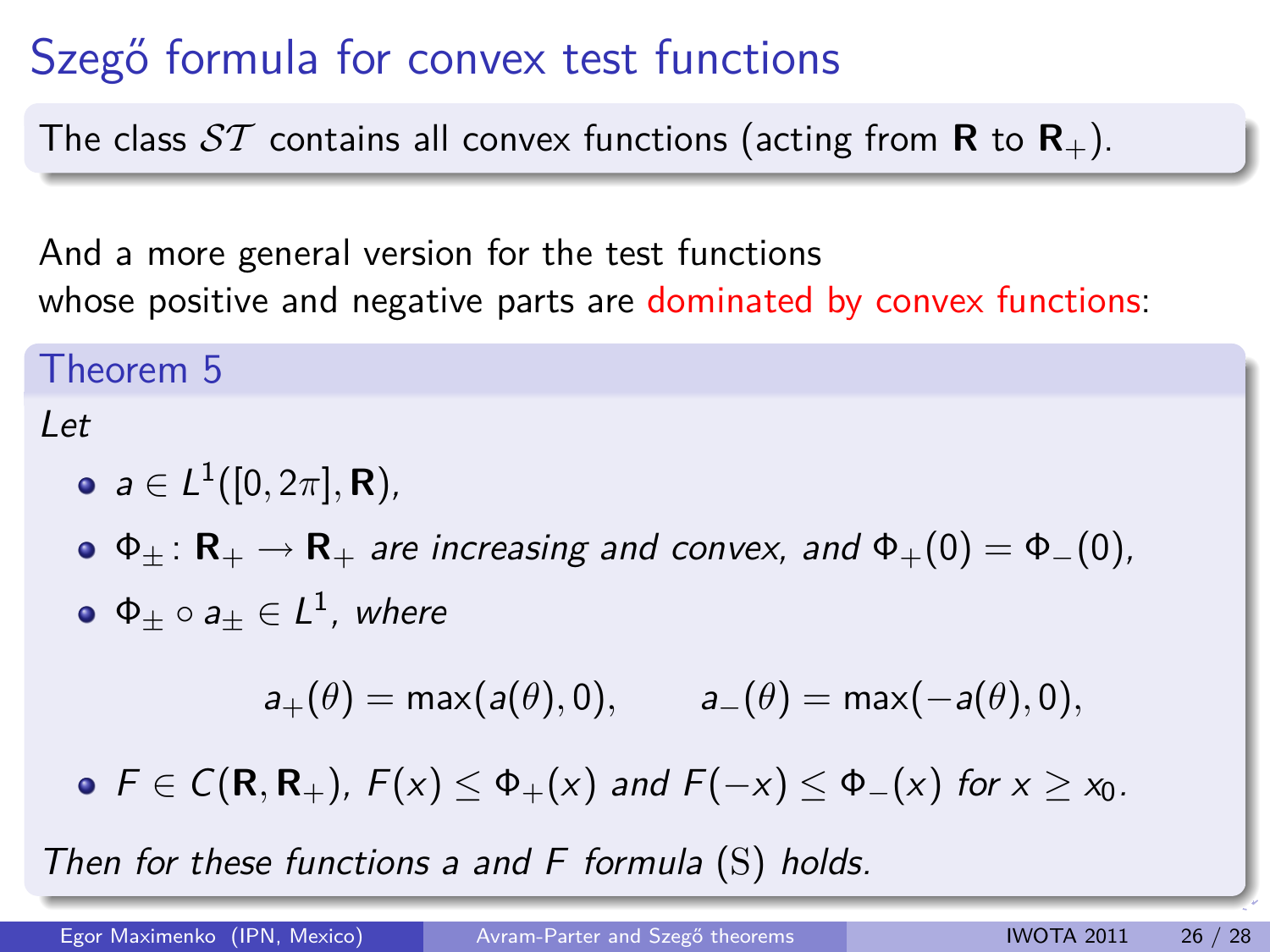# Main references I

F. Avram,

On bilinear forms in Gaussian random variables and Toeplitz matrices, Probab. Theory Related Fields **79** (1988), 37–45.

- A. Böttcher and B. Silbermann, Introduction to Large Truncated Toeplitz Matrices, 1999.
	- A. Böttcher, S. M. Grudsky, and M. Schwartz, Some problems concerning the test functions in the Szegö and Avram-Parter theorems, Operator Theory: Advances and Applications, **187** (2008), 81–93.
- 

**L.** U. Grenander and G. Szegö,

Toeplitz Forms and Their Applications, 1958.

### **同 S. V. Parter.**

On the distribution of the singular values of Toeplitz matrices, Linear Algebra Appl. **80** (1986), 115–130.